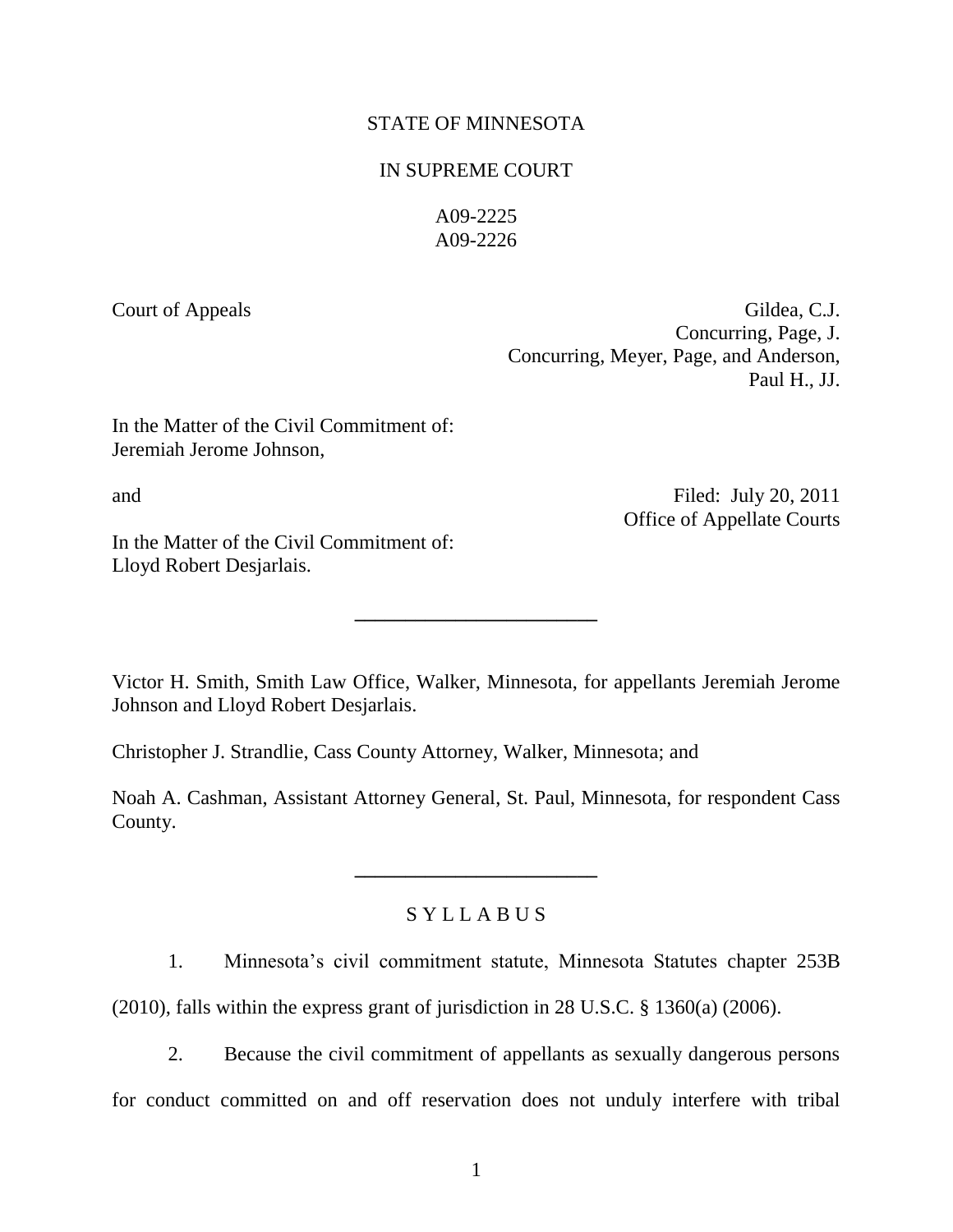sovereignty and is not otherwise preempted by federal law, the exceptionally strong state interests in protecting public safety and rehabilitating the mentally ill support the state's enforcement of its civil commitment law against tribal members.

Affirmed.

# O P I N I O N

### GILDEA, Chief Justice.

The question in this case is whether Minnesota's civil commitment statute, Minn. Stat. ch. 253B (2010), can be enforced to commit appellants, who are enrolled tribal members, as sexually dangerous persons. Because we conclude that Minnesota has jurisdiction to commit appellants, we affirm.

#### *Appellant Johnson*

Appellant Jeremiah Jerome Johnson is an enrolled member of the Bois Forte Band of the Minnesota Chippewa Tribe. In 2008, respondent Cass County sought to commit Johnson under the Minnesota Commitment and Treatment Act, Minn. Stat. ch. 253B. Johnson was incarcerated at the time the County sought his commitment. Prior to his incarceration, the record reflects that Johnson did not live on the Bois Forte reservation, but resided on the Leech Lake reservation.

At his commitment hearing, Johnson stipulated to classification as a "sexually dangerous person" under Minn. Stat. § 253B.02, subd. 18c. The district court also made extensive findings to support Johnson's commitment as a sexually dangerous person. The court's findings concerning Johnson's history of harmful sexual conduct are the most relevant to our decision. *See* Minn. Stat. § 253B.02, subd. 18c (defining a "sexually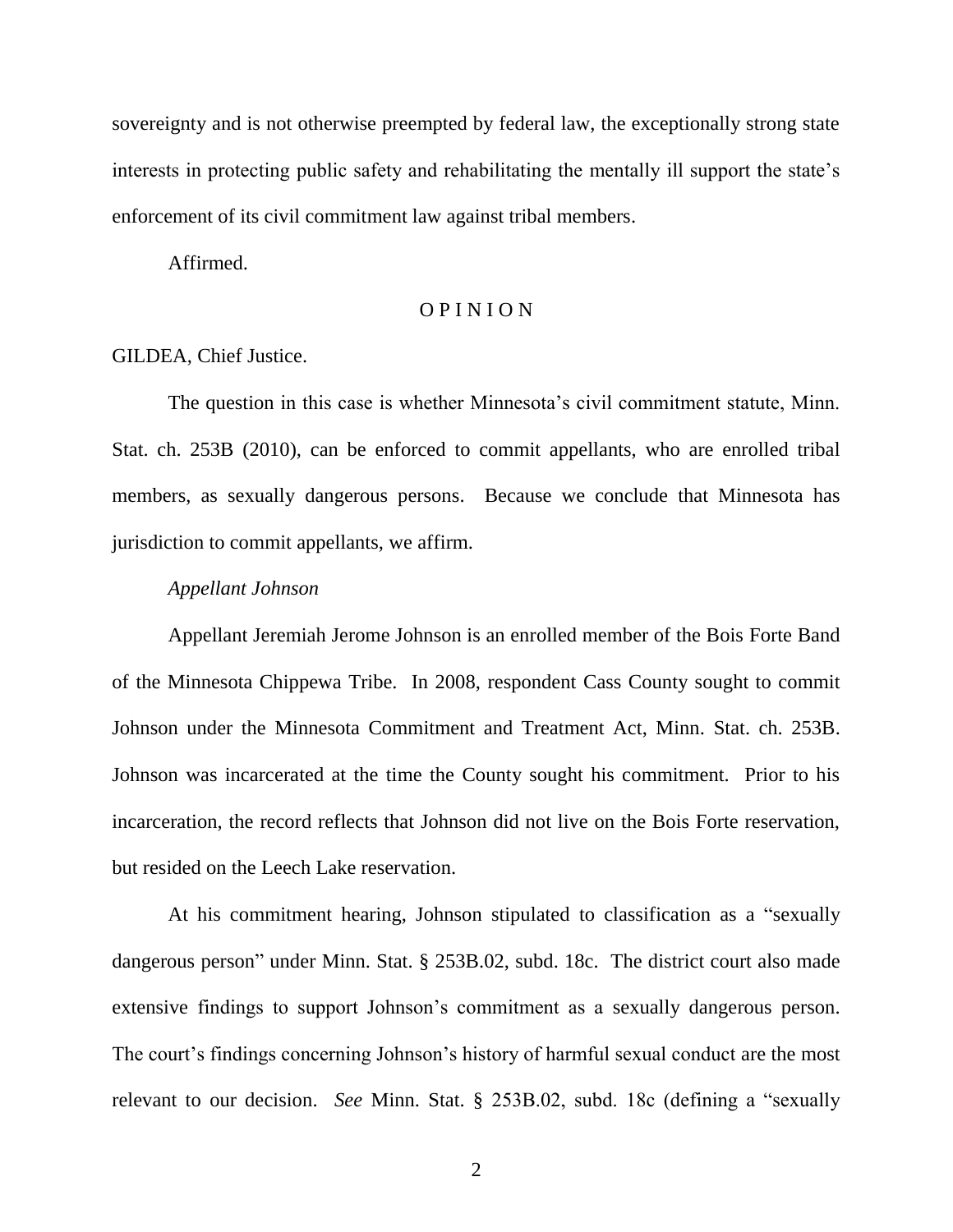dangerous person" as a person who, among other things, "has engaged in a course of harmful sexual conduct" as defined by Minn. Stat. § 253B.02, subd. 18c(a)); *see also* Minn. Stat. § 253B.02, subd. 7a (defining "harmful sexual conduct" and establishing a rebuttable presumption that certain criminal conduct constitutes "harmful sexual conduct"). The court found that in 2003, when Johnson was 17 years old, Johnson sexually assaulted a 15-year-old female in Kego Lake Township in Cass County. Johnson pleaded guilty to a false imprisonment charge for that incident. *See* Minn. Stat. § 253B.02, subd. 7a(b) (establishing a rebuttable presumption that false imprisonment under Minn. Stat. § 609.255 (2010) creates a substantial likelihood that the victim suffered serious physical or emotional harm). The court also found that in 2005, Johnson forced another 15-year-old victim to have sexual intercourse in Bena, Minnesota. Johnson pleaded guilty to fourth-degree criminal sexual conduct for that incident. *See id.* (establishing a rebuttable presumption that fourth-degree criminal sexual conduct under Minn. Stat. § 609.345 (2010) creates a substantial likelihood that the victim suffered serious physical or emotional harm). The sentencing court stayed execution of Johnson's sentence for this offense, but Johnson violated the terms of his probation. Johnson's probation was revoked, and in 2006, his 33-month prison sentence was executed. Johnson was serving his sentence at the Minnesota Correctional Facility at Rush City when the County sought his commitment.

The district court concluded that Johnson satisfied the requirements for commitment as a sexually dangerous person and committed Johnson to the Minnesota Sex Offender Program in St. Peter and Moose Lake, Minnesota, in 2009. In August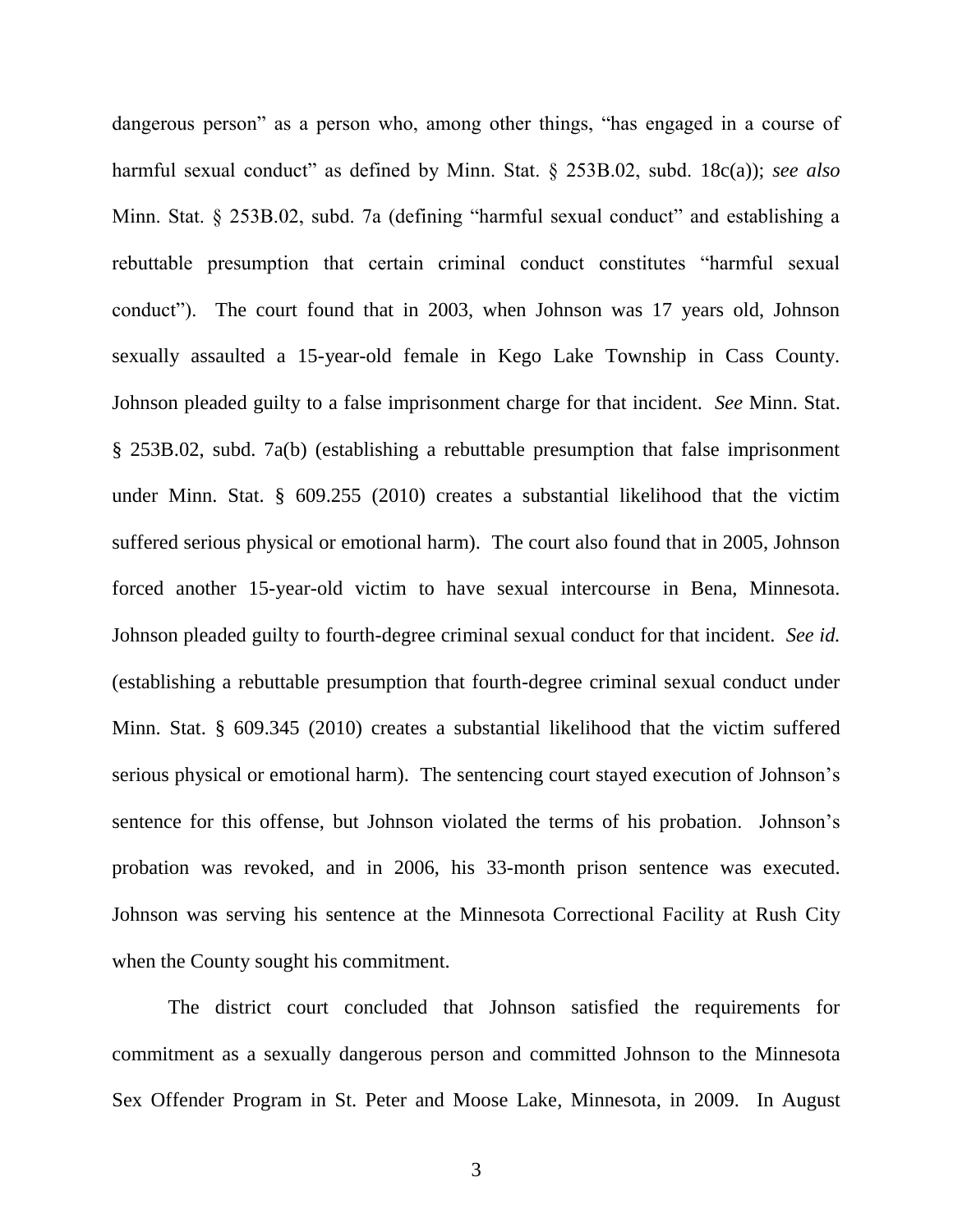2009, the court made Johnson's commitment indeterminate. *See* Minn. Stat. § 253B.18, subd. 3.

The district court did not make any factual findings as to whether the conduct underlying the court's conclusion that Johnson was a sexually dangerous person occurred on or off an Indian reservation. But the parties agreed at oral argument before our court that some of the conduct occurred on reservation and some of it occurred off reservation. To the extent the conduct occurred on a reservation, such conduct occurred on the Leech Lake reservation.

## *Appellant Desjarlais*

Appellant Lloyd Robert Desjarlais is an enrolled member of the Leech Lake Band of the Minnesota Chippewa Tribe. In 2008, Cass County sought to commit Desjarlais as a sexual psychopathic personality and a sexually dangerous person. Desjarlais was in custody at the time the County sought his commitment.<sup>1</sup> When he was not in custody, the record reflects that Desjarlais lived on the Leech Lake reservation.

At his commitment hearing, Desjarlais stipulated to commitment as a sexually dangerous person under Minn. Stat. § 253B.02, subd. 18c. The district court also made extensive findings to support Desjarlais' commitment as a sexually dangerous person. As with Johnson, most relevant to our decision are the court's findings detailing Desjarlais' history of harmful sexual conduct. The court found that in 2002, when he was 14 years

<sup>1</sup> Desjarlais was being held at the Hubbard County Jail in Park Rapids, Minnesota, on charges of assault and theft of a motor vehicle.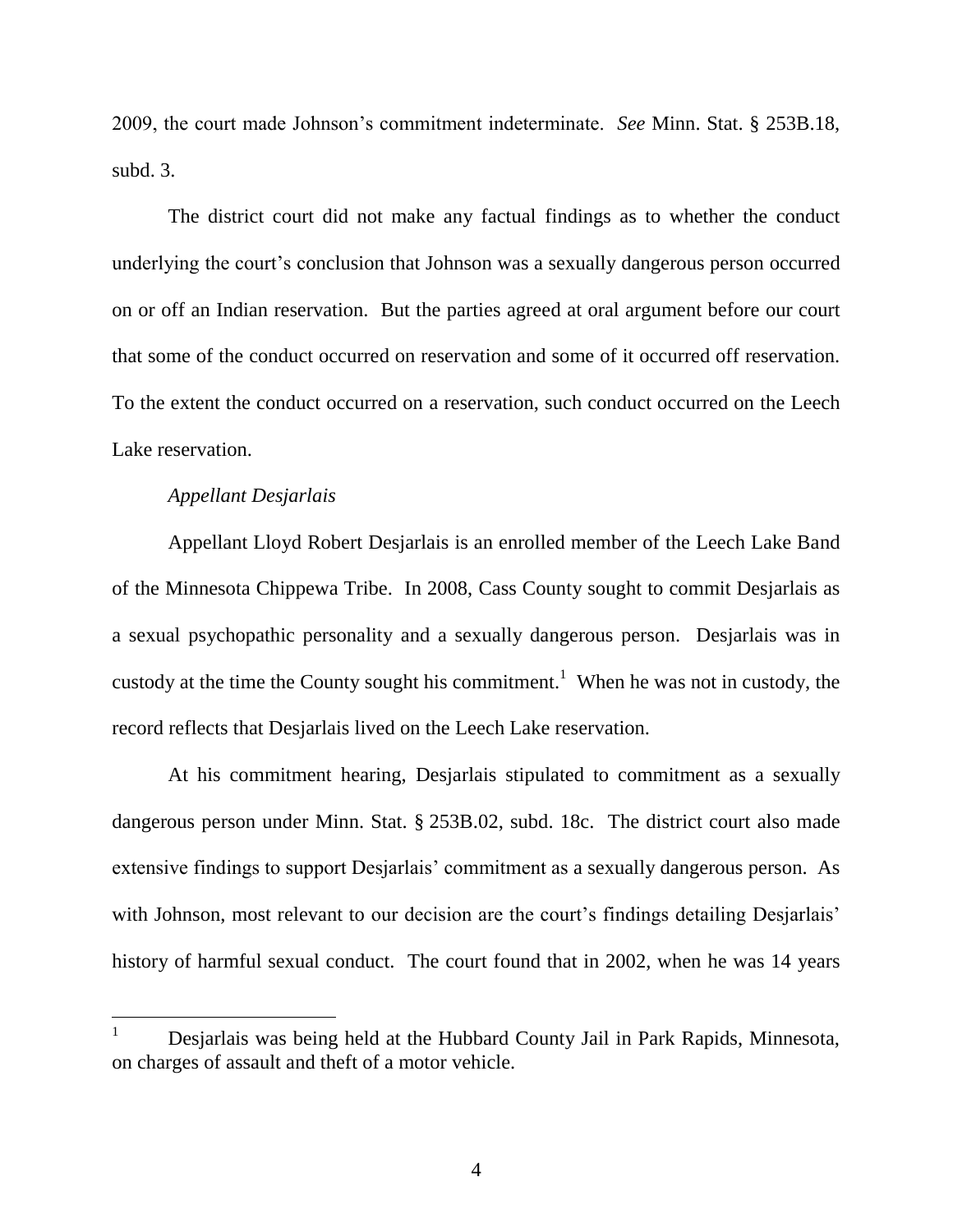old, Desjarlais engaged in both consensual and forced sexual conduct while at the Northwest Minnesota Juvenile Center Satellite Home in Bemidji. Desjarlais was charged by juvenile delinquency petition with third-degree criminal sexual conduct for those acts, but the State dismissed the charge and Desjarlais was adjudicated delinquent for indecent exposure instead. The court nevertheless found for the purposes of civil commitment that the conduct constituted third-degree criminal sexual conduct, *see* Minn. Stat. § 609.344 (2010), which carries a presumption of harm under Minn. Stat. § 253B.02, subd. 7a(b). The court alternatively found that even without the presumption of harm under subdivision 7a(b), Desjarlais' 2002 conduct nevertheless constituted harmful sexual conduct.

The district court also found that in 2004, when he was 16 years old, Desjarlais violently forced intercourse on a 15-year-old victim on three separate occasions. The record reflects that these incidents took place in Brainerd, Minnesota. The Crow Wing County Attorney's Office declined to prosecute Desjarlais for these acts. But the court nevertheless found that the acts occurred and constituted third-degree criminal sexual conduct, which carries a presumption of harm under Minn. Stat. § 253B.02, subd. 7a(b). The court alternatively found that even without the presumption of harm, Desjarlais' 2004 conduct constituted harmful sexual conduct.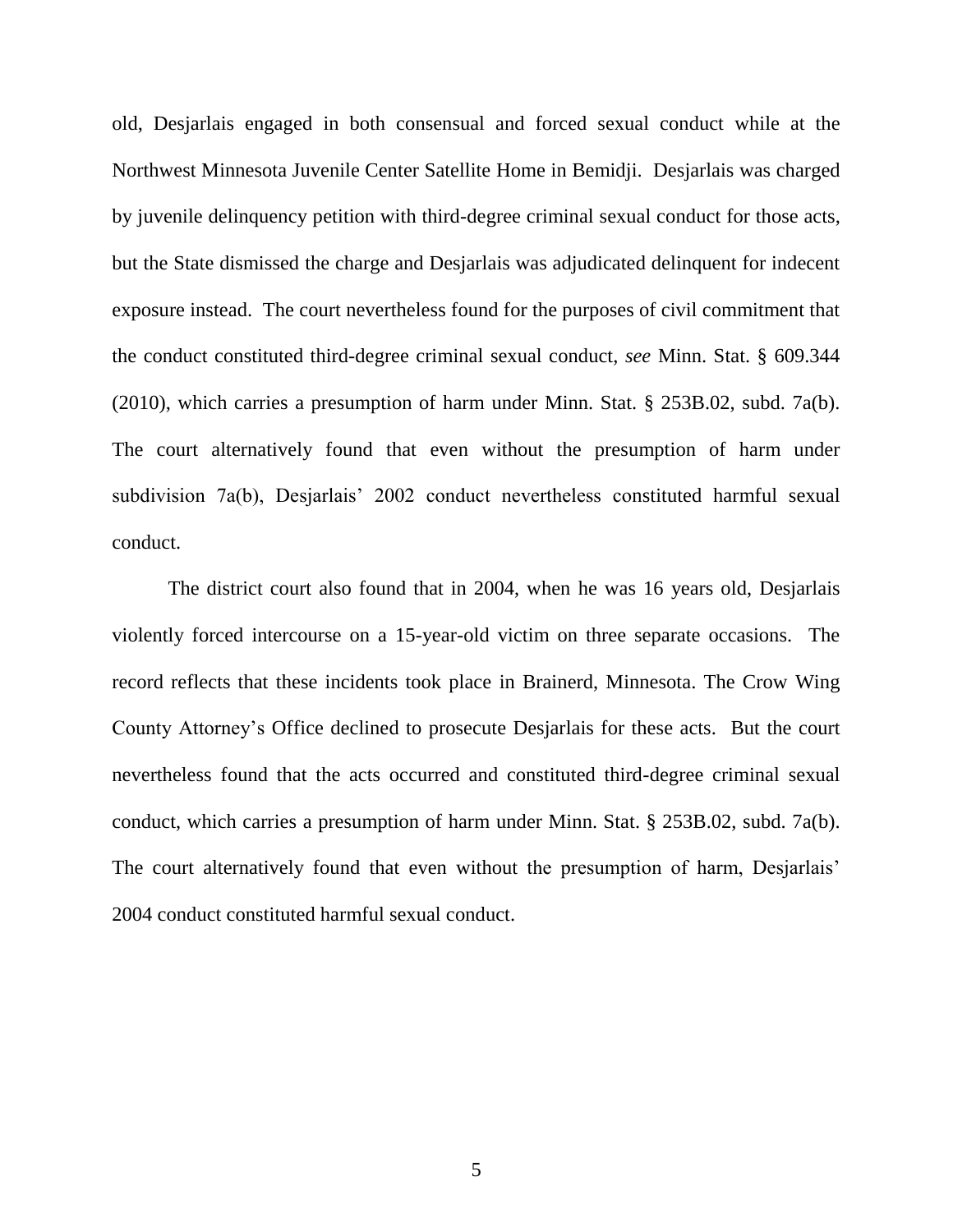Additionally, the district court found that in 2007, Desjarlais sexually abused a 4-year-old victim. The record indicates that the 2007 conduct occurred "in the Cass Lake area of Cass County." The State charged Desjarlais with one count of second-degree criminal sexual conduct, *see* Minn. Stat. § 609.343 (2010), which carries a presumption of harm under Minn. Stat. § 253B.02, subd. 7a(b). Desjarlais pleaded guilty to a lesserincluded count of felony solicitation of a child to engage in sexual conduct under Minn. Stat. § 609.352, subd. 2 (2010). The sentencing court stayed imposition of sentence, subject to conditions, but Desjarlais violated the conditions, and the sentencing court sentenced him to 20 months in prison. The district court concluded that Desjarlais' 2007 conduct carried a statutory presumption of harm, and alternatively found that there was clear and convincing evidence that the conduct was harmful even without the statutory presumption.

The district court concluded that Desjarlais satisfied the requirements for commitment as a sexually dangerous person under Minn. Stat. § 253B.02, subd. 18c, and committed Desjarlais to the Minnesota Sex Offender Program at St. Peter and Moose Lake. In July 2009, the court made Desjarlais' commitment indeterminate. *See* Minn. Stat. § 253B.18, subd. 3.

The district court did not make any factual findings as to whether the conduct underlying the court's conclusion that Desjarlais was a sexually dangerous person occurred on or off an Indian reservation. But the parties agreed at oral argument before our court that some of the conduct occurred on the Leech Lake reservation and some occurred off reservation.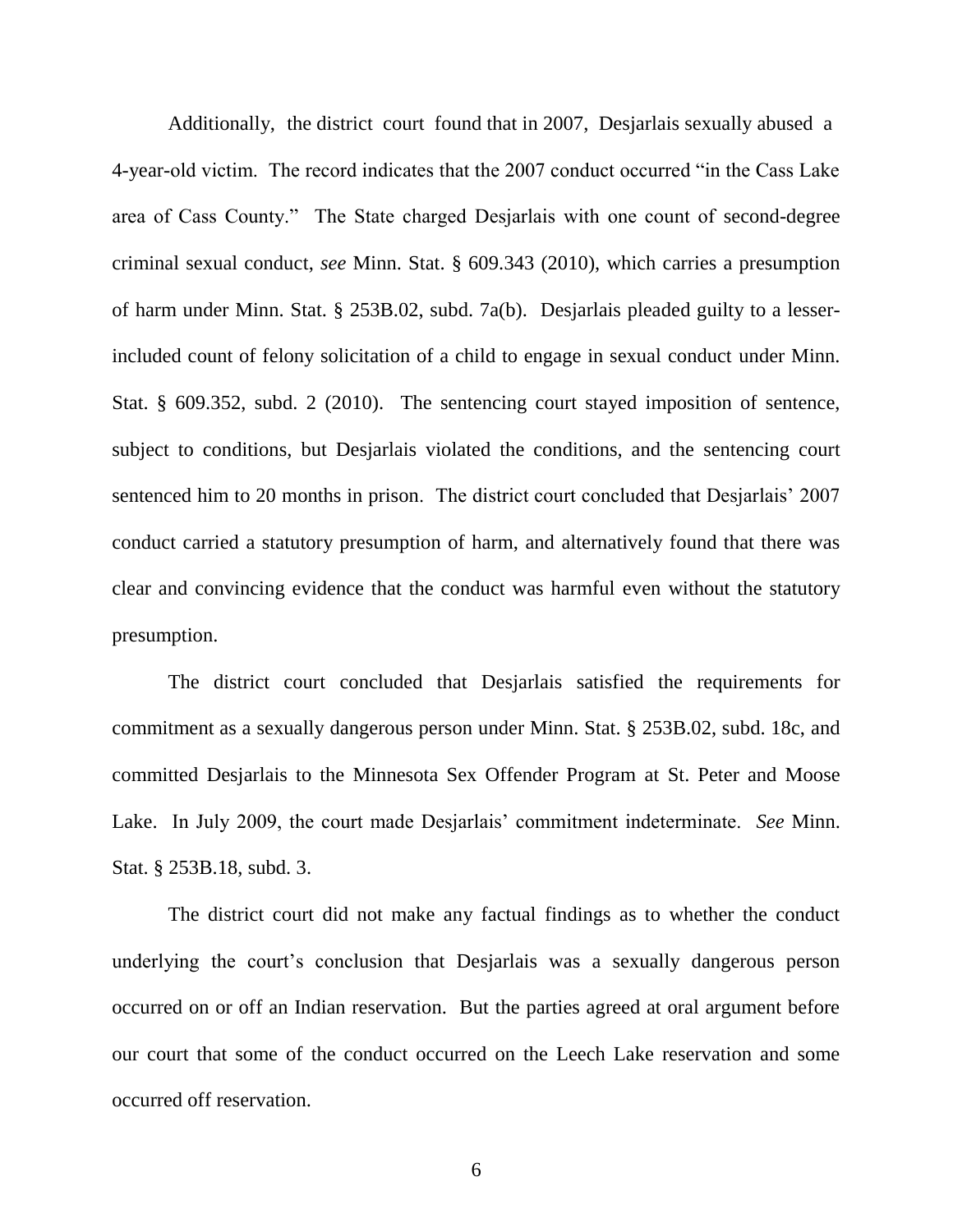#### *Appeal*

Johnson and Desjarlais moved individually to dismiss their commitments for lack of subject matter jurisdiction, based on their status as enrolled tribal members. The district court denied both motions to dismiss. To support its decisions, the court concluded that "[s]exually deviant behavior is generally prohibited, and thus the civil commitment procedures in question are criminal/prohibitory" and subject to Congress' express grant of criminal jurisdiction to certain states under 18 U.S.C. § 1162 (2006). *See* Act of Aug. 15, 1953, Pub. L. 83-280, 67 Stat. 588, 588-89 (codified as amended at 18 U.S.C. § 1162, 25 U.S.C. §§ 1321-26 (2006), and 28 U.S.C. § 1360 (2006)) (Public Law 280).

Johnson and Desjarlais individually appealed the district court's orders to the court of appeals, and the court of appeals consolidated the cases. *See In re Civil Commitment of Johnson*, 782 N.W.2d 274, 277 (Minn. App. 2010). Appellants asserted to the court of appeals that: (1) Congress has not granted the State jurisdiction to civilly commit appellants as sexually dangerous persons; (2) appellants' civil commitments infringe on tribal sovereignty; and (3) appellants' civil commitments violate constitutional double jeopardy protections. *Id.* at 276. The court determined that appellants' commitments did not fall under Congress' affirmative grant of jurisdiction to the State over crimes committed on Indian land. *Id.* at 280. But the court further found that although the commitments were not criminal in nature, the State's exercise of jurisdiction was "justified by strong state interests" and thus did not interfere with Congress' interests in maintaining tribal sovereignty. *Id.* at 281. The court therefore held that even though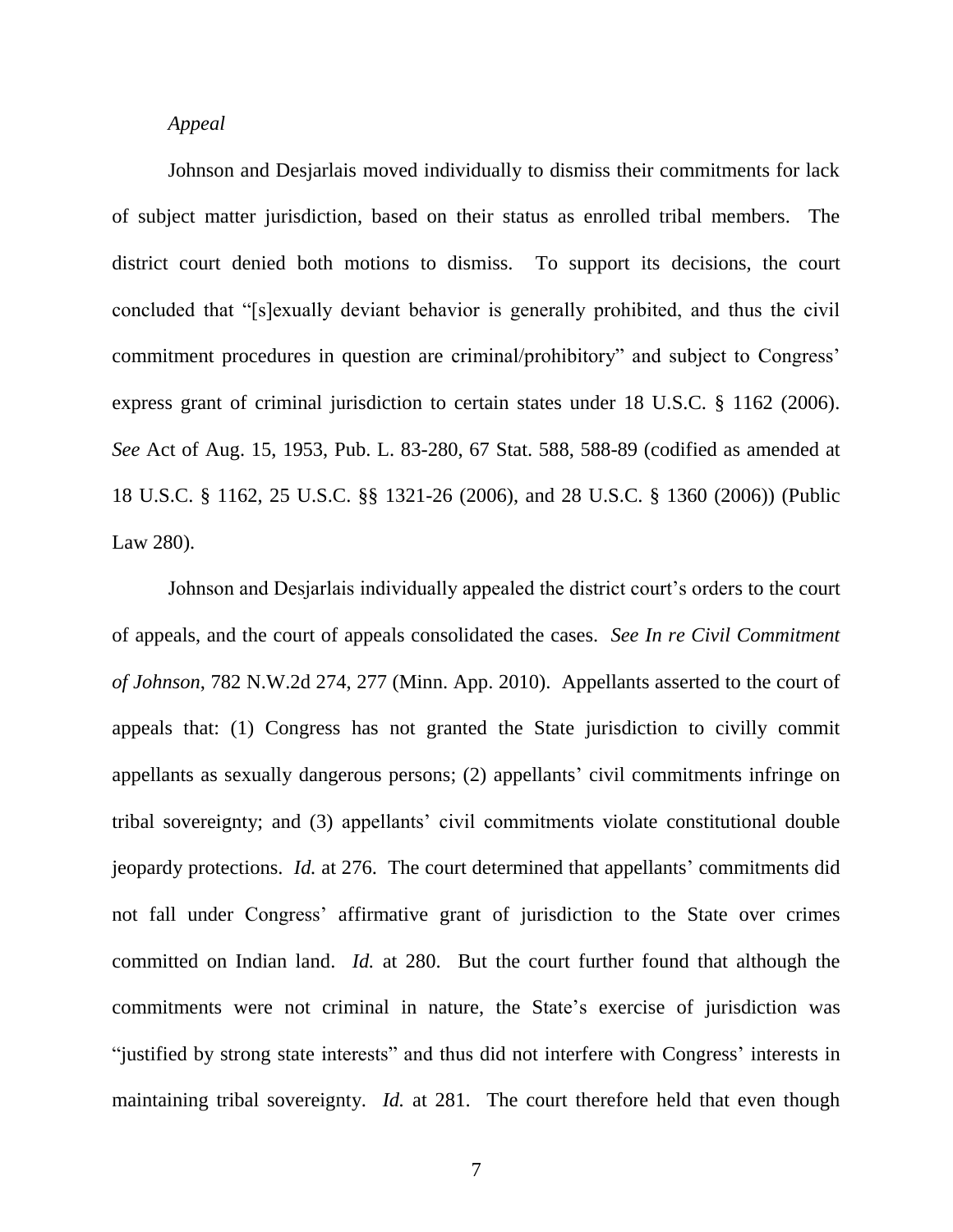federal law did not affirmatively grant the State jurisdiction to commit appellants, federal law did not preempt appellants' commitments. *Id.* The court of appeals also found that appellants' commitments did not violate double jeopardy protections. *Id.* at 282. Appellants filed a petition for review to this court solely on the issue of subject matter jurisdiction, which we granted. $2$ 

I.

We turn first to the question of whether Congress has expressly consented to Minnesota's exercise of jurisdiction. This question is one that we review de novo. *State v. Davis*, 773 N.W.2d 66, 68 (Minn. 2009). Federal law governs the State's "authority to exercise subject matter jurisdiction over Indians." *State v. Jones*, 729 N.W.2d 1, 4 (Minn. 2007). The Supreme Court "has consistently recognized that Indian tribes retain 'attributes of sovereignty over both their members and their territory.' " *State v. Stone*, 572 N.W.2d 725, 728 (Minn. 1997) (quoting *California v. Cabazon Band of Mission Indians*, 480 U.S. 202, 207 (1987)). This sovereignty is "dependent on, and subordinate to, only the Federal Government, not the States." *Cabazon*, 480 U.S. at 207 (citation omitted) (internal quotation marks omitted).

Under federal law, "state law does not generally apply to tribal Indians on their reservations." *State v. R.M.H.*, 617 N.W.2d 55, 58 (Minn. 2000). But Indians who go "beyond reservation boundaries have generally been held subject to non-discriminatory

 $\overline{2}$ <sup>2</sup> Neither the Leech Lake nor the Bois Forte Bands have taken a position in this case on the subject matter jurisdiction question presented here.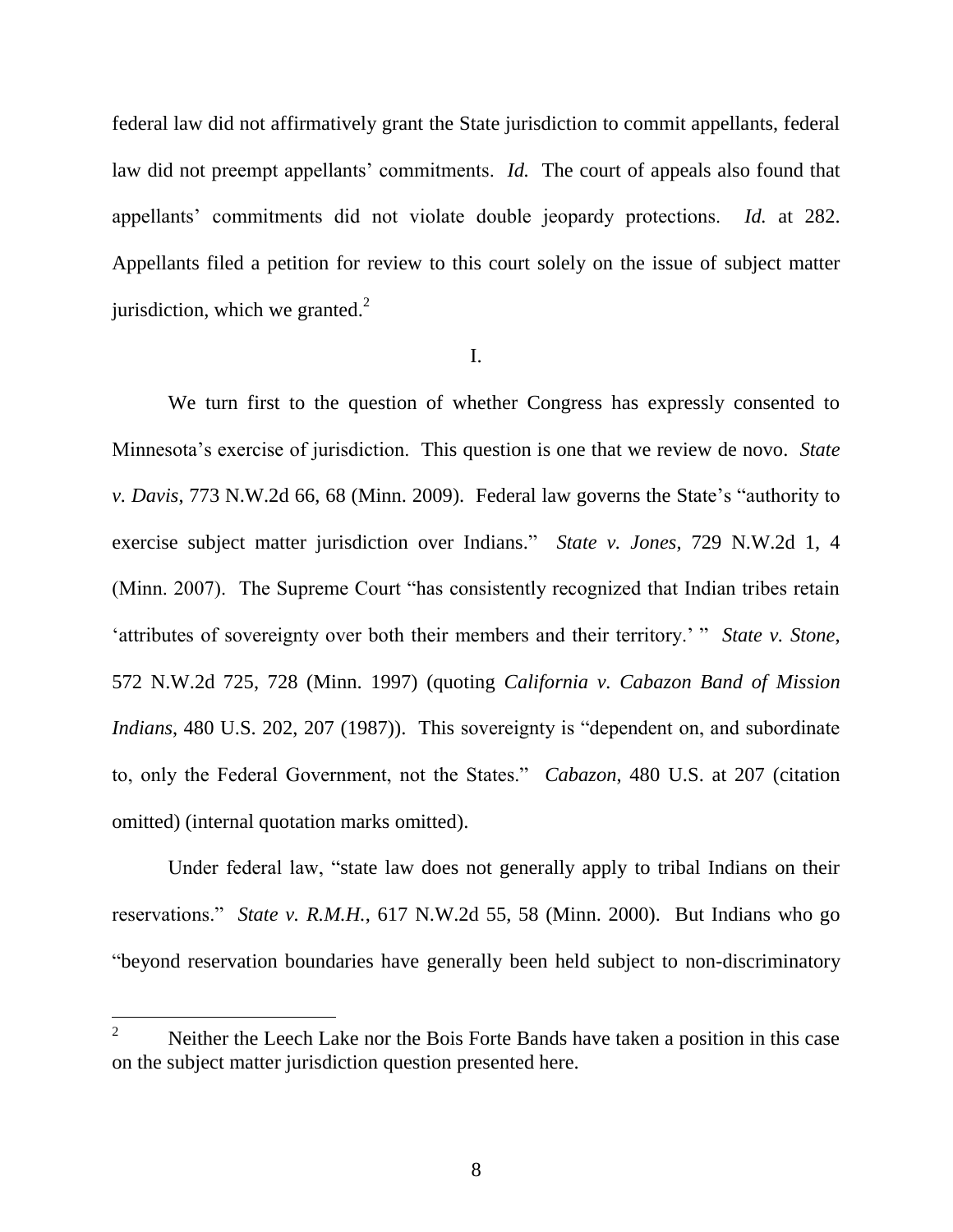state law otherwise applicable to all citizens of the State," absent express federal law to the contrary. *Mescalero Apache Tribe v. Jones*, 411 U.S. 145, 148-49 (1973). Further, state law is applicable to tribal members on tribal land if Congress has expressly consented to the state's exercise of jurisdiction, or if "the operation of federal law does not preempt it from doing so." *R.M.H.*, 617 N.W.2d at 58.<sup>3</sup>

The County contends that federal law expressly provides for State jurisdiction. The County cites Public Law 280 in which Congress expressly granted Minnesota and other states "jurisdiction over certain civil and criminal matters committed on Indian reservations." *State v. Davis*, 773 N.W.2d 66, 68 (Minn. 2009). The State's jurisdiction over criminal matters in Public Law 280 is codified at 18 U.S.C. § 1162; the State's jurisdiction over civil matters is codified at 28 U.S.C. § 1360. The County contends that jurisdiction exists in this case under both the criminal and civil express grants of jurisdiction.

#### A.

The County argues, and the district court held, that Minnesota has jurisdiction to civilly commit the appellants because the civil commitment statute is criminal in nature. But we have held in other contexts that the commitment of sexually dangerous persons and sexual psychopathic personalities is a civil, and not a criminal, matter. *See In re Linehan* (*Linehan IV*), 594 N.W.2d 867, 870-72 (Minn. 1999) (holding that the civil

 $3<sup>1</sup>$ As we have noted, the parties agreed at oral argument before our court that this case involves at least some conduct by tribal members on reservation land and some conduct by tribal members off reservation land.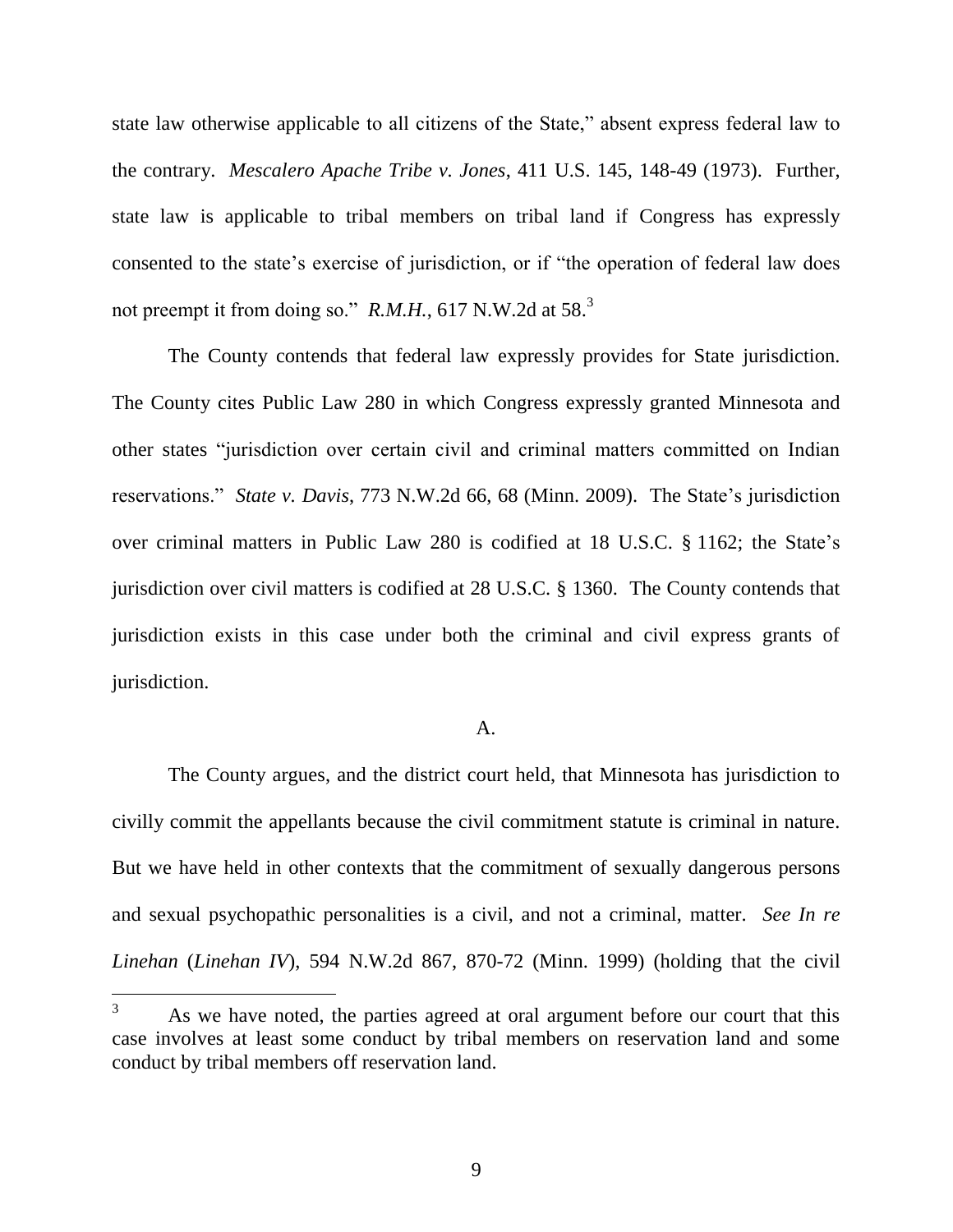commitment statutes are civil for ex post facto and double jeopardy purposes and noting that "the SDP Act was adjudged a civil and not a criminal law" in *In re Linehan* (*Linehan III*), 557 N.W.2d 171, 187-89 (Minn. 1996)). We decline to revisit that analysis in this context.

#### B.

As an alternative to its argument that the commitment statute is criminal in nature, the County argues that Minnesota has jurisdiction to commit appellants under the portion of Public Law 280 that expressly provides for state enforcement of civil laws in Indian country. The statute on which the County relies, 28 U.S.C. § 1360(a), provides that certain enumerated states, including Minnesota:

shall have jurisdiction over civil causes of action between Indians or to which Indians are parties which arise in the areas of Indian country . . . to the same extent that [Minnesota] has jurisdiction over other civil causes of action, and those civil laws of [Minnesota] that are of general application to private persons or private property shall have the same force and effect within such Indian country as they have elsewhere within the State.<sup>4</sup>

The County argues that appellants' commitments are "civil causes of action" that arose, in part, "in the areas of Indian country," and that appellants are parties to those "civil causes of action." Applying the terms of the statute, the County argues that Minnesota "shall have jurisdiction" over the action and the civil commitment statute, which is "of general application to private persons," has "the same force and effect" on appellants as it does on other private persons "elsewhere within the State." *Id*.

<sup>4</sup> "Indian country" includes "all land within the limits of any Indian reservation under the jurisdiction of the United States Government, . . . including rights-of-way running through the reservation." 18 U.S.C. § 1151 (2006).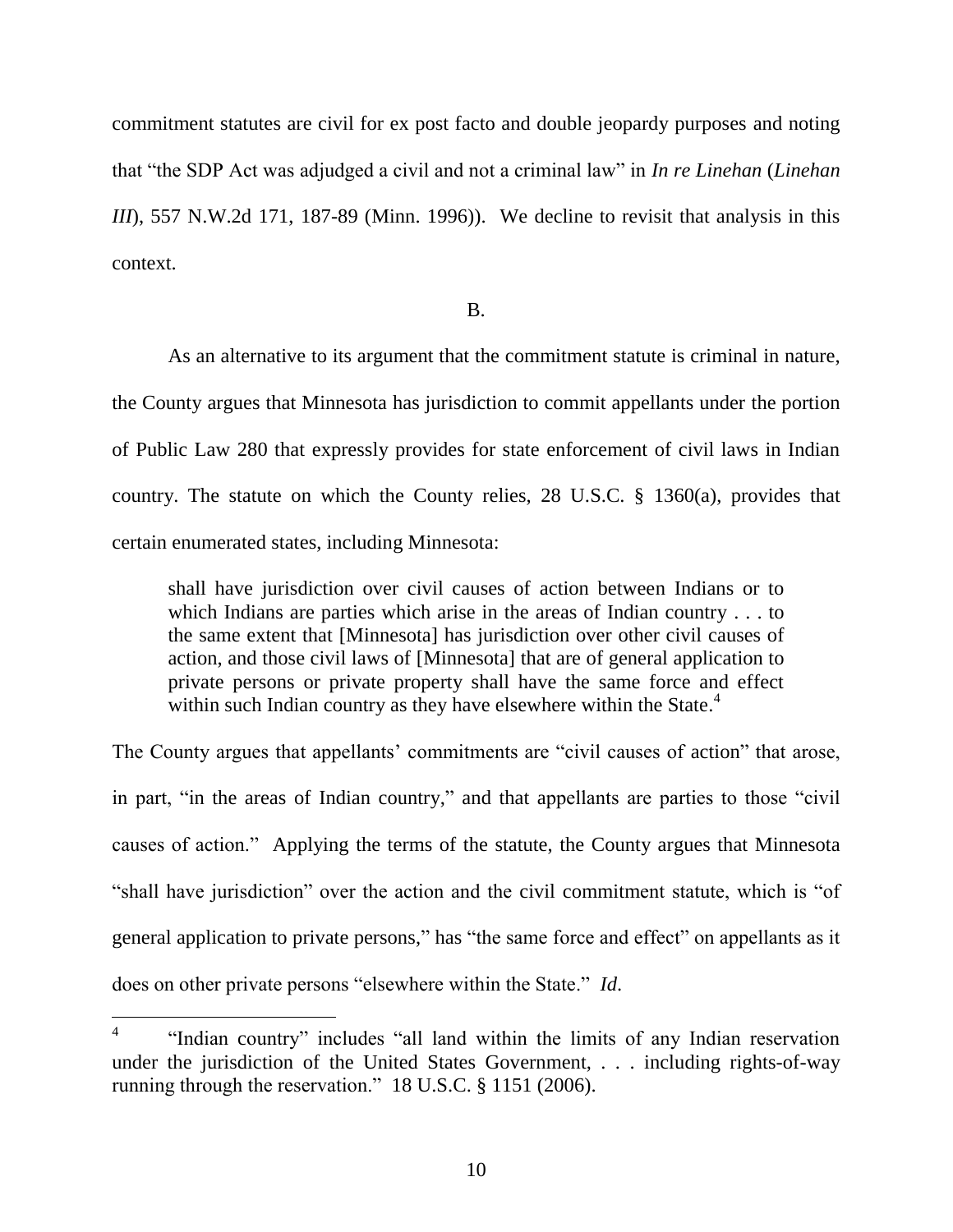The County's argument tracks the language of the statute. But the Supreme Court has restricted the application of section 1360(a) beyond the plain language analysis the County's argument follows. *See Bryan v. Itasca Cnty.*, 426 U.S. 373, 383 (1976). The question in *Bryan* was whether Minnesota's personal property tax could be assessed against property owned by a tribal member and located on the reservation. *Id*. at 375. The Court held that it could not. *Id*. at 393. In reaching this conclusion, the Court examined the language and legislative history of section 1360(a) and determined that it was "primarily intended to redress the lack of adequate Indian forums for resolving private legal disputes between reservation Indians, and between Indians and other private citizens, by permitting the courts of the States to decide such disputes." *Bryan*, 426 U.S. at 383. Accordingly, the Court determined that section 1360(a) limits the jurisdiction of the state courts to "*private* civil litigation involving reservation Indians in state court." *Bryan*, 426 U.S. at 385 (emphasis added). The Court further determined that, by decreeing that "civil laws . . . that are of general application to private persons or private property shall have the same force and effect within such Indian country as they have elsewhere within the State," *id.* at 384 (quoting 28 U.S.C. § 1360(a)) (internal quotation marks omitted), Congress merely authorized state courts to supply "their rules of decision to decide such disputes," *id.* The Court also relied on "the absence of anything [in section 1360(a)] remotely resembling an intention to confer general state civil regulatory control over Indian reservations" in limiting the scope of section 1360(a). *Bryan*, 426 U.S. at 384. Thus, the Court held that section 1360(a) did not grant Minnesota general civil regulatory authority over tribal Indians in Indian country and reversed Minnesota's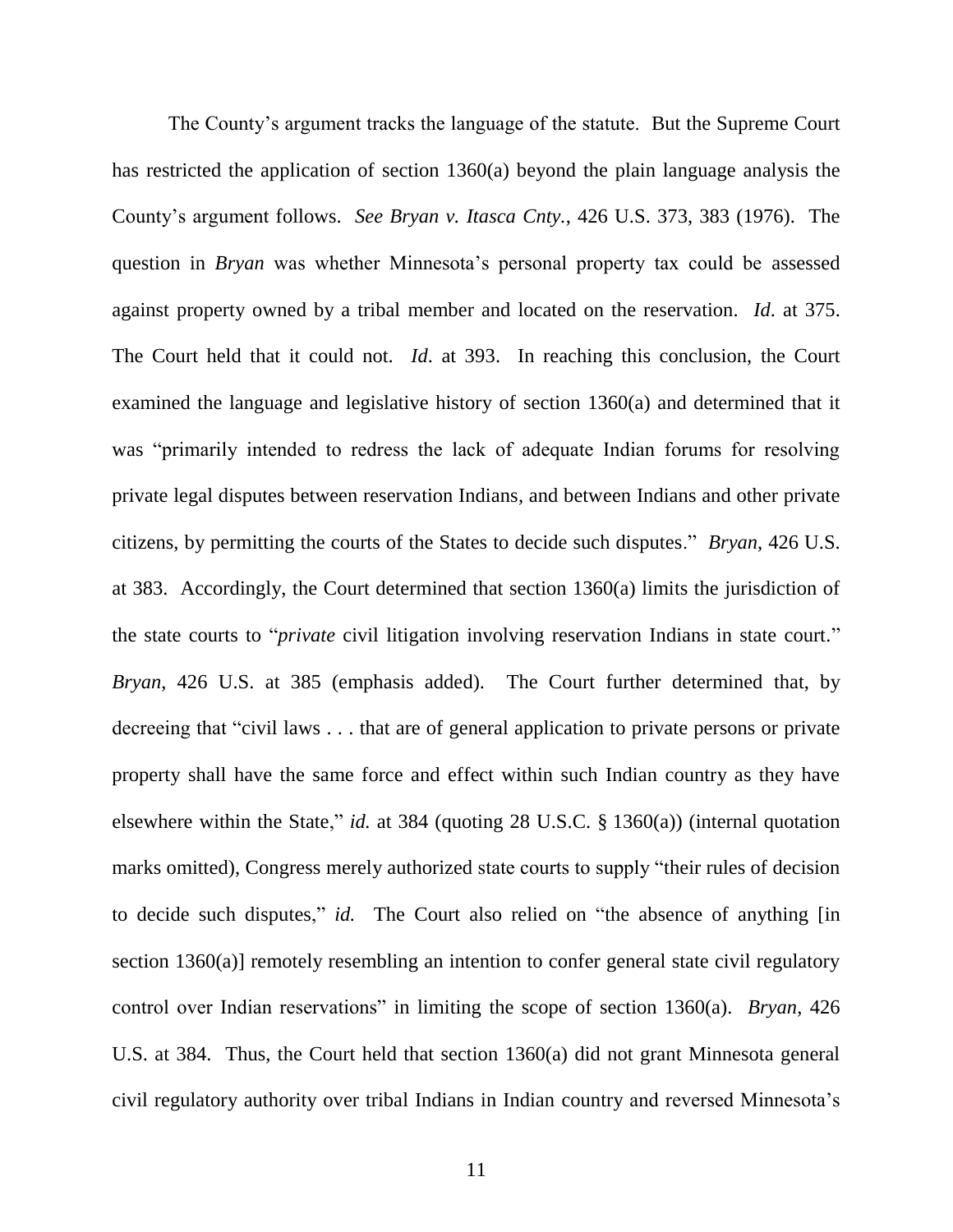attempt to impose a personal property tax on property belonging to a tribal Indian and located on reservation land. *Bryan*, 426 U.S. at 393.

The Court reaffirmed *Bryan* in *Cabazon*, stating that although section 1360(a) did "grant States jurisdiction over private civil litigation involving reservation Indians in state court," section 1360(a) did "not . . . grant [the states] general civil regulatory power." *Cabazon*, 480 U.S. at 208. In *Cabazon*, the State of California sought to enforce on the reservation a state statute that provided rules for conducting certain gaming operations. *Id.* at 205 (noting that the statute at issue did "not entirely prohibit the playing of bingo but permits it when the games are operated and staffed by members of designated charitable organizations who may not be paid for their services"). The tribe sued, contending that the state law could not be enforced against its on-reservation gaming activities. *Id*. at 206. The Court agreed, and said that "when a State seeks to enforce a law within an Indian reservation under the authority of [Public Law] 280," a civil law is "applicable only as it may be relevant to private civil litigation in state court." *Id.* 

Consistent with *Bryan* and *Cabazon*, we must determine whether the commitment statute is a civil law applicable to private litigation in state court, or an assertion of "general state civil regulatory control over Indian reservations." *Bryan*, 426 U.S. at 384. Unfortunately, the "distinction between state civil laws that may supply a rule of decision and state regulatory laws that cannot be enforced by virtue of Public Law 280 civil jurisdiction is hardly clear and has caused difficulty in application." Conference of Western Attorneys General, *American Indian Law Deskbook* 275 (Clay Smith ed., 4th ed. 2008). This "dividing line" between private civil litigation and state regulation "is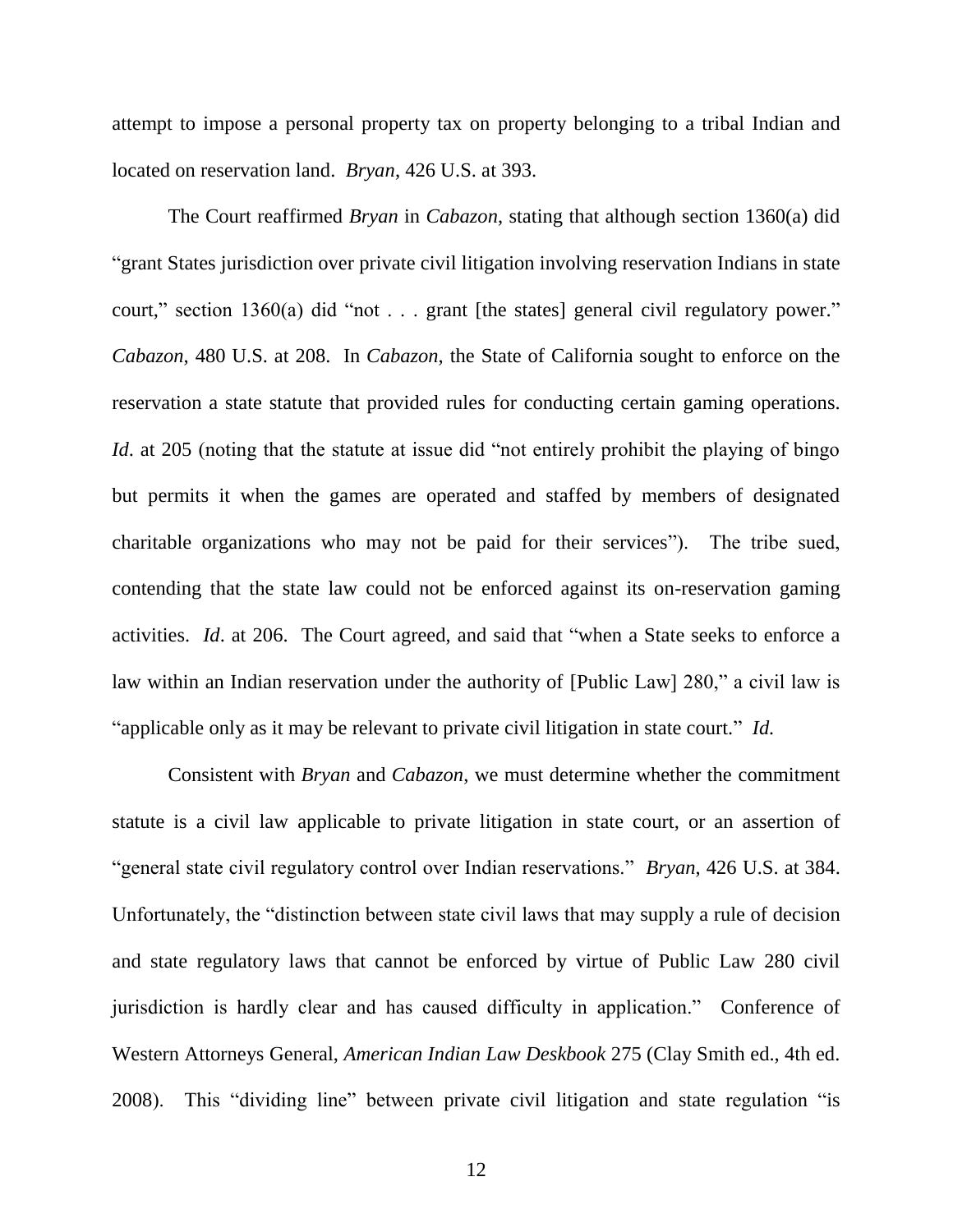inevitably obscure, because adjudication of civil controversies normally entails the application of a body of legal rules that regulate private conduct." *Cohen's Handbook of Federal Indian Law* § 6.04[3][b], at 551 (Nell Jessup Newton et al. eds., LexisNexis 2005).

In a footnote in *Bryan*, the Court quoted a law review article that is helpful in discerning a dividing line between private litigation and civil regulation. *Bryan*, 426 U.S. at 384 n.10 (quoting Daniel H. Israel & Thomas L. Smithson, *Indian Taxation, Tribal Sovereignty and Economic Development*, 49 N.D. L. Rev. 267, 296 (1973)). This article notes that "Congress intended 'civil laws' to mean those laws which have to do with private rights and status." *Id.* (quoting Israel & Smithson, *supra*, at 296). Thus, according to the quoted article, " 'civil laws . . . of general application to private persons or private property' would include the laws of contract, tort, marriage, divorce, insanity, descent, etc." *Id.* (alterations in original) (quoting Israel & Smithson, *supra*, at 296). The article distinguishes those "private" laws from "laws declaring or implementing the states' sovereign powers, such as the power to tax, grant franchises, etc." *Id.* (quoting Israel & Smithson, *supra*, at 296). Applying this analysis to Minnesota's civil commitment statute leads to the conclusion that the statute falls within the express grant of jurisdiction to the State under Public Law 280.

We reach this conclusion based on the language of our civil commitment statute. The plain terms of the statute governing the proceedings, Minn. Stat. § 253B.185, provide for adjudicatory "commitment proceedings" that are held to determine the *status* of an individual as a sexually dangerous person or sexual psychopathic personality. Minn.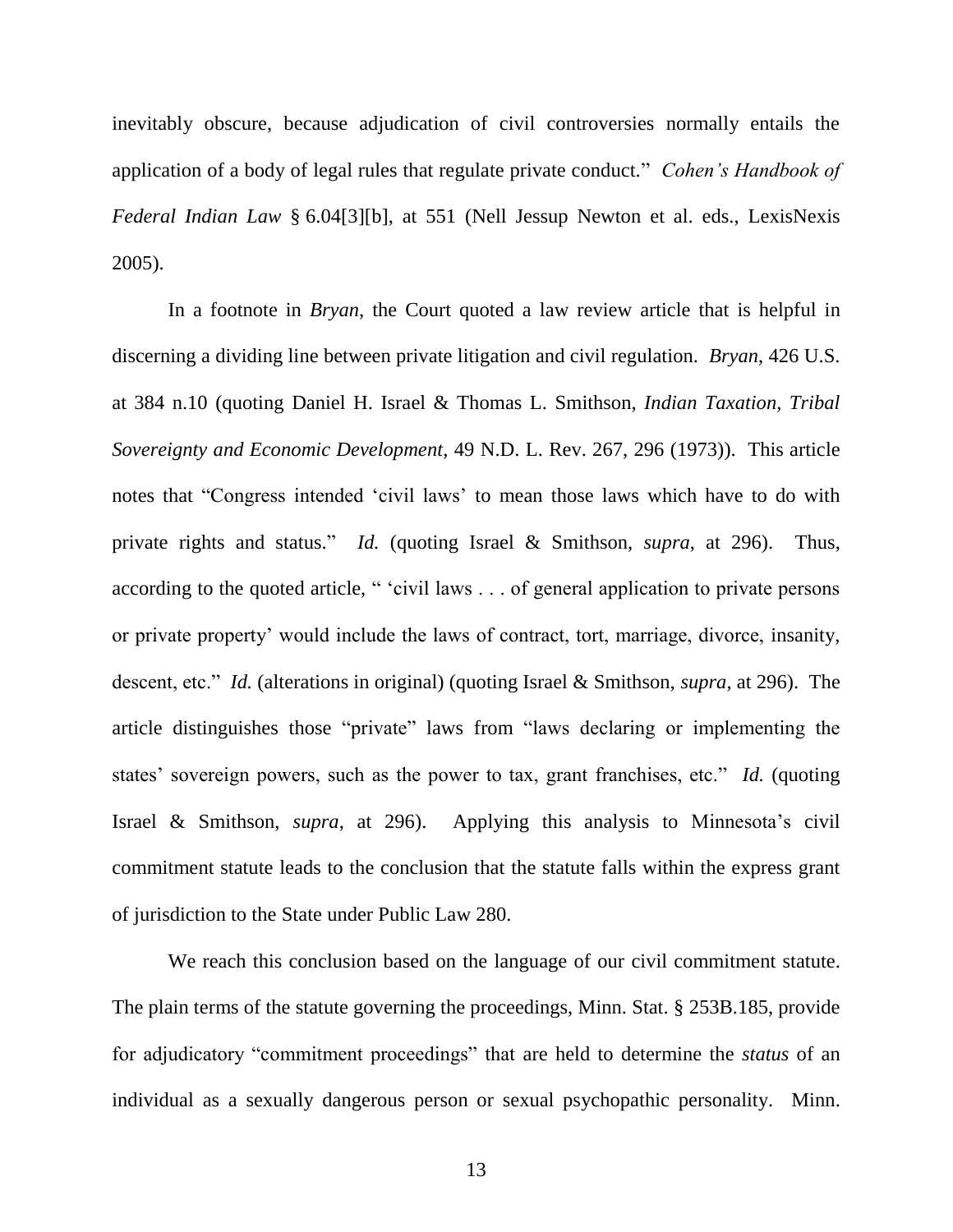Stat. § 253B.185, subd. 1. The commitment statute does not operate to regulate or proscribe behavior. Rather, the statute applies only to those "who are mentally ill and dangerous to the public" and to those "who are alleged or found to be sexually dangerous persons." *Id*. As the court of appeals reasoned in this case, the State "is heavily involved in [sexually dangerous person] commitment," and "involuntary civil commitment, which significantly deprives an individual of his or her liberty," could be considered "one of the most extreme forms of regulation conducted by the state." *Johnson*, 782 N.W.2d at 279- 80. The issue in dispute in these proceedings, however, is not the regulation of behavior but the condition or status of a private individual.

The purpose of these proceedings, as set forth in the statute, also supports this distinction. The primary purpose of commitment proceedings is to determine whether a person meets the statutory definition of a sexual psychopathic personality or a sexually dangerous person. *See id.* These proceedings by nature are thus determinations of a person's status as one who "has engaged in a course of harmful sexual conduct" or "has manifested a sexual, personality, or other mental disorder or dysfunction and as a result, is likely to engage in acts of harmful sexual conduct." Minn. Stat. § 253B.02, subd. 18c; *see also Black's Law Dictionary* 1542 (9th ed. 2009) (defining "status" as a "person's legal condition insofar as it is imposed by the law without the person's consent"). In fact, by the plain terms of the commitment statute, it is only "[a]fter a final *determination* that a patient *is a sexually dangerous person*" that a court "order[s] commitment for an indeterminate period of time." Minn. Stat. § 253B.185, subd. 1(e) (emphasis added).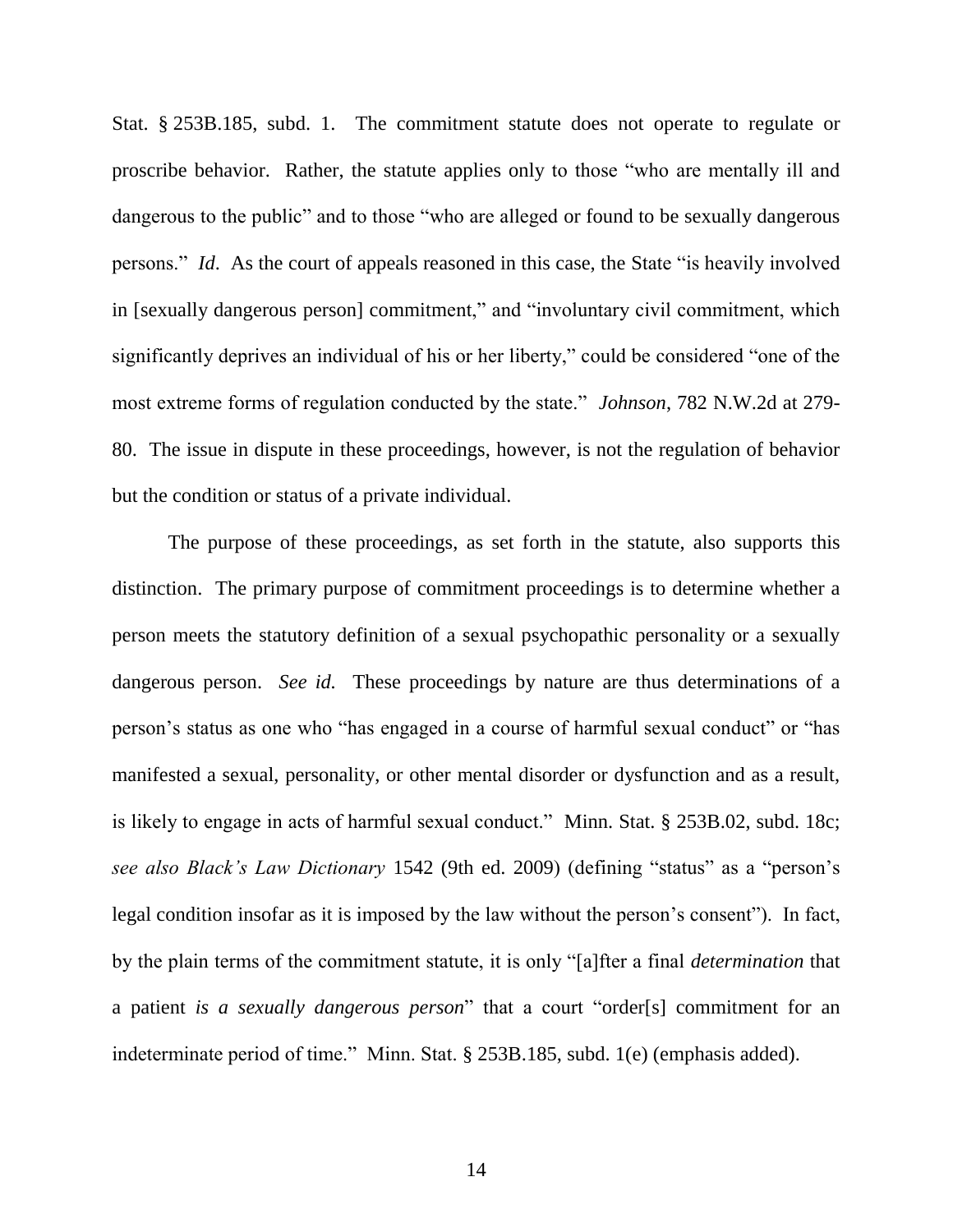In sum, through chapter 253B the State of Minnesota does not seek to impose its sovereign authority onto Indian country. Rather, the State—through enforcement of the statute—seeks to adjudicate the status or condition of private individuals. Because the commitment statute requires a judicial determination of the condition of private individuals, we conclude that it is more akin to the laws of "contract, tort, marriage, divorce, insanity, [or] descent," than to an assertion of sovereignty like "the power to tax [or] grant franchises." *Bryan*, 426 U.S. at 384 n.10 (quoting Israel & Smithson, *supra*, at 296) (internal quotation marks omitted).<sup>5</sup>

 $\overline{a}$ 5 In her concurrence, Justice Meyer reaches the opposite result relying on *State ex rel. Department of Human Services v. Whitebreast*, 409 N.W.2d 460, 463 (Iowa 1987). In *Whitebreast*, a divided Iowa Supreme Court rejected the characterization of stateinitiated child support recovery proceedings as private causes of action subject to Public Law 280 because the applicable "provisions reveal[ed] pervasive state control." *Whitebreast*, 409 N.W.2d at 463. But the child support recovery proceedings are not analogous to the status determinations at issue in this case, so *Whitebreast*'s applicability here is limited. Further, the *Whitebreast* court reasoned that the "collection scheme contemplated by" the child support recovery statute in controversy, "if not technically amounting to taxation, certainly bears a striking resemblance" to taxation. *Id.* at 464. Notably, as expressed by the court in *Whitebreast*, *Bryan* expressly precludes "general civil regulatory powers, *including taxation*" from section 1360(a)'s grant of civil jurisdiction. *Whitebreast*, 409 N.W.2d at 464 (quoting *Bryan*, 426 U.S. at 390 (emphasis added)). The civil commitment statute in question here, in contrast, unquestionably does not "bear[ ] a striking resemblance" to taxation and *Whitebreast* is therefore inapposite. Finally, several courts have rejected the conclusory analysis of the *Whitebreast* decision even in the child support context. *See, e.g.*, *Cnty. of Inyo v. Jeff*, 277 Cal. Rptr. 841, 845 (Cal. Ct. App. 1991) ("We believe that the reasoning in [*Whitebreast*] . . . is faulty. Collection of child support is neither taxation nor regulatory."); *Anderson v. Beaulieu*, 555 N.W.2d 537, 540 (Minn. App. 1996) ("We have specifically declined to adopt the *Whitebreast* court's reasoning . . . ."); *Becker Cnty. Welfare Dep't v. Bellcourt*, 453 N.W.2d 543, 544 (Minn. App. 1990) ("We are unpersuaded by the reasoning in *Whitebreast*. While [the relevant child support provision] does contain some regulatory aspects, . . . the county is only acting on behalf of a private party who has assigned her (Footnote continued on next page.)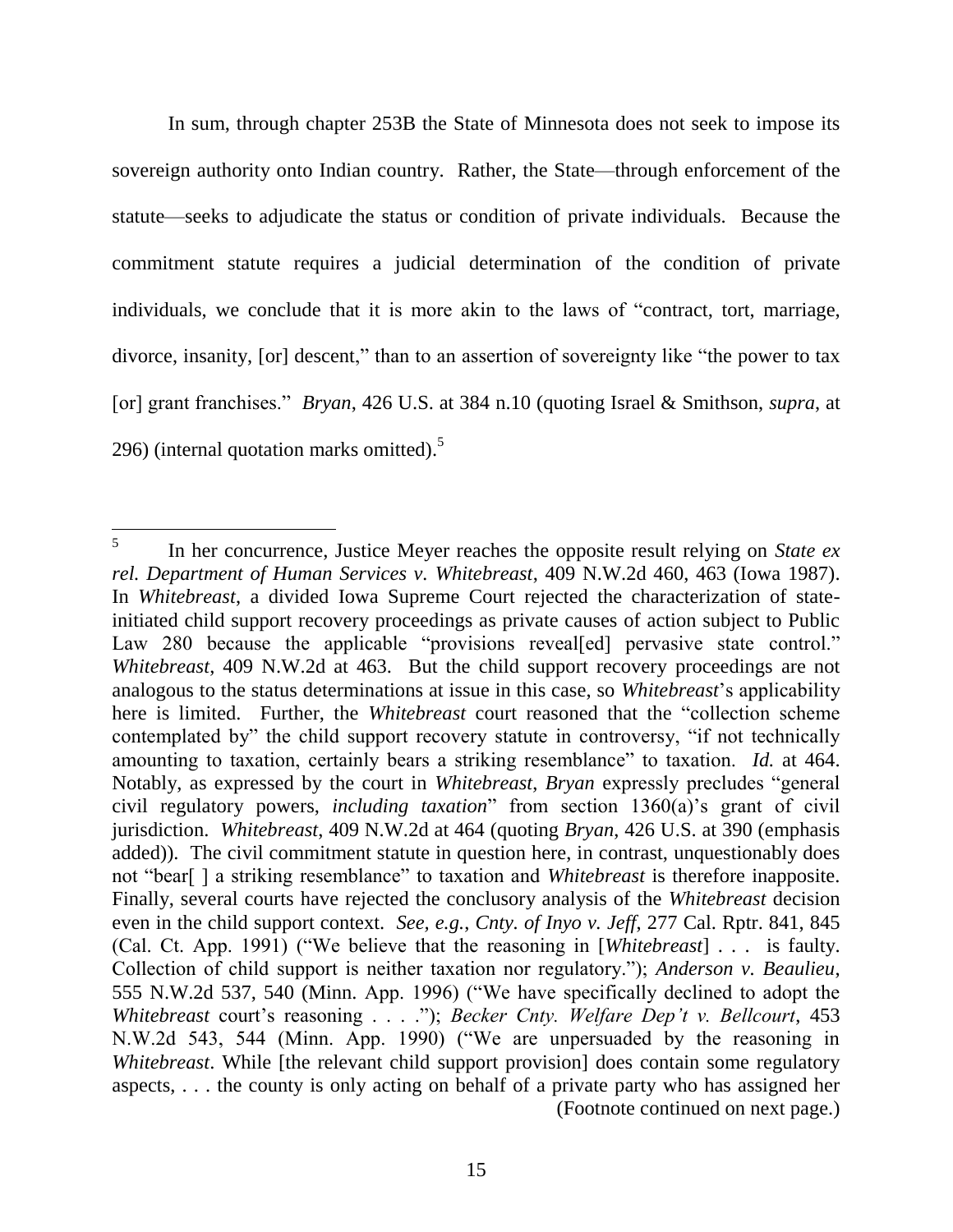The result we reach here with regard to chapter 253B is in accord with results reached in other states. For example, the Wisconsin Supreme Court held that section 1360(a) expressly granted a state court subject matter jurisdiction to civilly commit a tribal member as a sexually dangerous person. *In re Commitment of Burgess*, 665 N.W.2d 124, 133 (Wis. 2003); *see also Burgess v. Watters*, 467 F.3d 676, 687 (7th Cir. 2006) (holding that the Wisconsin Supreme Court did not unreasonably apply clearly established federal law in determining that Public Law 280 conferred civil jurisdiction to the State of Wisconsin to commit Burgess, an enrolled member of an Indian tribe, as a sexually violent person). Applying *Cabazon*, the Wisconsin Supreme Court determined that its commitment laws were subject to Public Law 280's express grant of civil jurisdiction. *Burgess*, 665 N.W.2d at 132. The court reasoned that "the adjudication of Burgess's mental health is a status determination, which is more similar to adjudications like those involving insanity, rather than regulations such as the power to tax." *Id.* at 133.

Similarly, in *Doe v. Mann*, 415 F.3d 1038, 1060 (9th Cir. 2005), the Ninth Circuit determined that the State of California had subject matter jurisdiction to adjudicate the parental rights of a tribal member. The Ninth Circuit stated, "[T]he Supreme Court's language in *Bryan* and *Cabazon* gives us pause: those two cases intimate that Public Law 280's civil jurisdiction is limited to disputes between *private* parties." *Id.* at 1058 (emphasis in original). The Ninth Circuit nonetheless found that "resting [its] analysis

<sup>(</sup>Footnote continued from previous page.)

rights to establish paternity and recover child support."). For all of these reasons, we reject the analysis in *Whitebreast*.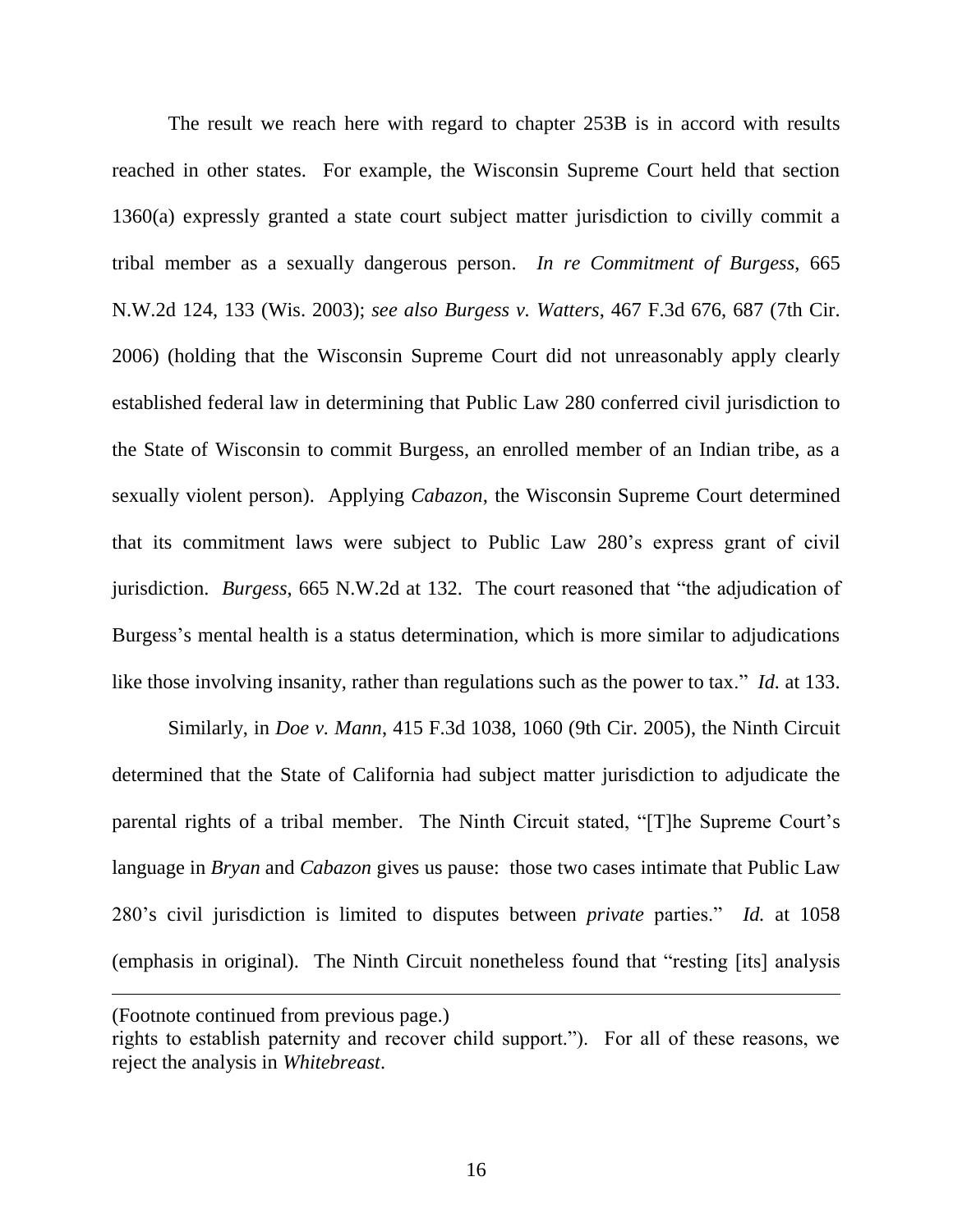simply on the Supreme Court's references to private disputes would create a tortured result." *Id.* at 1059. This was so because "[a]t the heart of the dependency proceedings is a dispute about the status of the child, a private individual." *Id*. Accordingly, the Ninth Circuit concluded that "child dependency proceedings are more analogous to the 'private legal disputes' that fall under a state's Public Law 280 jurisdiction than to the regulatory regimes at issue in *Bryan* and *Cabazon*." *Id.*

Appellants assert that because the State of Minnesota, through Cass County, is a participant in the commitment proceedings, *Bryan* automatically excludes appellants' commitments from the definition of "private civil litigation." We disagree. Chapter 253B is not limited to government-initiated commitment proceedings. To the contrary, the statute specifically provides that private persons can initiate proceedings to civilly commit another individual. *See* Minn. Stat. § 253B.07, subd. 2(a) ("Any interested person . . . may file a petition for commitment in the district court of the county of financial responsibility or the county where the proposed patient is present."). <sup>6</sup> Within the context of commitment as a sexually dangerous person, the statute requires that the county attorney prepare the petition after a determination by the county attorney that "good cause" exists for the matter to proceed. Minn. Stat. § 253B.185, subd. 1(b). But this involvement by the government does not alter the status determination the court is asked to make. That a governmental entity, the County in this case, initiates the

<sup>6</sup> "Interested person" means "an adult, including but not limited to, a public official, including a local welfare agency . . . and the legal guardian, spouse, parent, legal counsel, adult child, next of kin, or other person designated by a proposed patient." Minn. Stat. § 253B.02, subd. 10.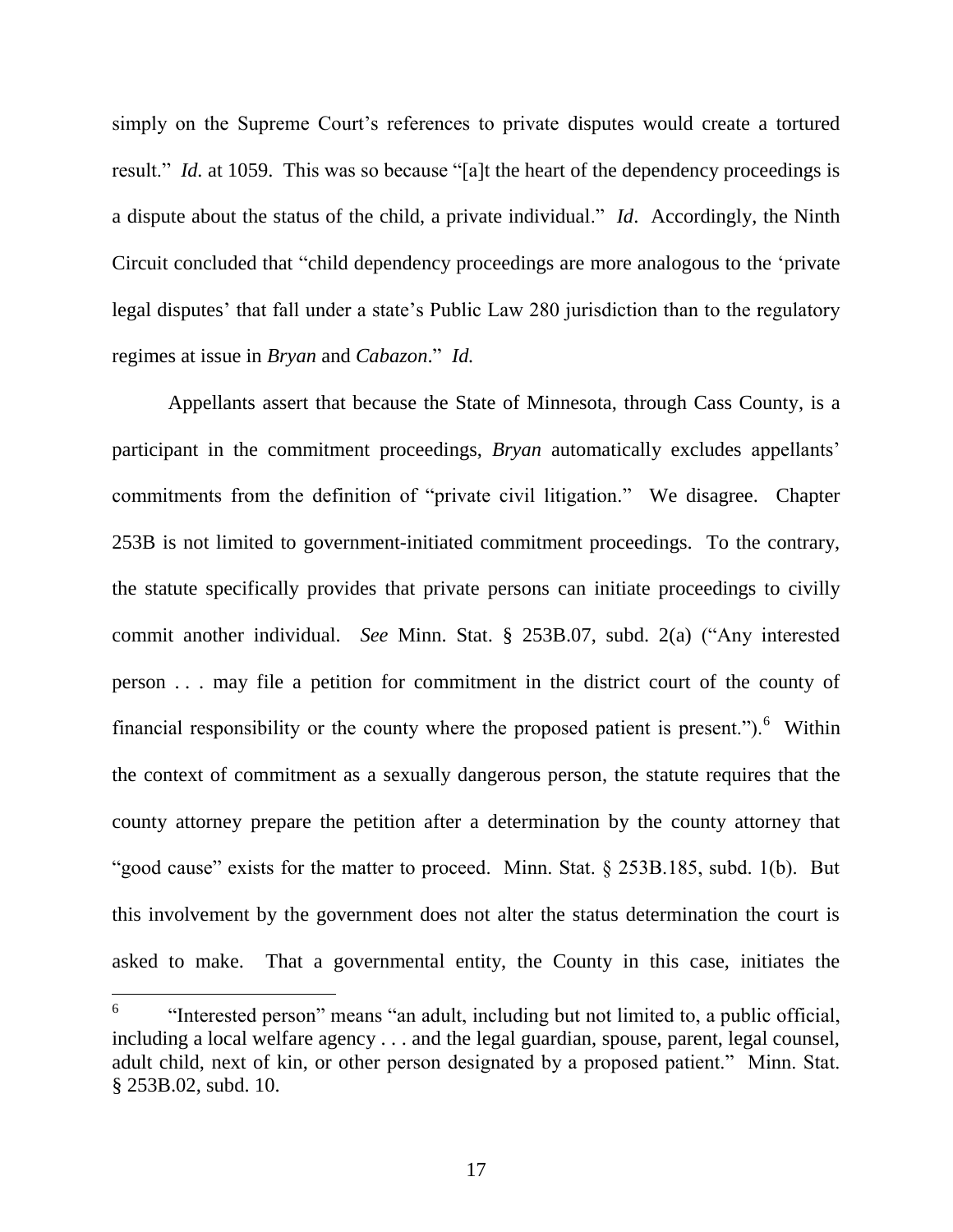proceedings likewise does not necessarily mean that the proceedings are regulatory in nature, nor convert what is essentially an adjudication of the condition of a private individual into government regulation. *See Doe*, 415 F.3d at 1059 (noting that the fact that the State is a party "does not transform what is an adjudicatory proceeding involving private parties into a regulatory proceeding").

Based on the terms of Minnesota's civil commitment statute, we hold that appellants' commitments were civil causes of action subject to Congress' express grant of civil jurisdiction under section 1360(a), and that the district court therefore had jurisdiction to commit appellants.

## II.

As an alternative to its argument that Congress expressly consented to jurisdiction, the County contends, and the court of appeals held, that the commitments were within the State's jurisdiction because the state's exceptional interests justify the exercise of jurisdiction over appellants. *Johnson*, 782 N.W.2d at 281. Minnesota's "jurisdiction is pre-empted . . . if it interferes or is incompatible with federal and tribal interests reflected in federal law, unless the state interests at stake are sufficient to justify the assertion of state authority." *New Mexico v. Mescalero Apache Tribe*, 462 U.S. 324, 334 (1983), *quoted in Davis*, 773 N.W.2d at 72. In making this assessment, "[t]he tradition of Indian sovereignty over the reservation and tribal members must inform" the conclusion as to "whether the exercise of state authority has been pre-empted by operation of federal law." *White Mountain Apache Tribe v. Bracker*, 448 U.S. 136, 143 (1980). But Supreme Court cases "make clear that the Indians' right to make their own laws and be governed by them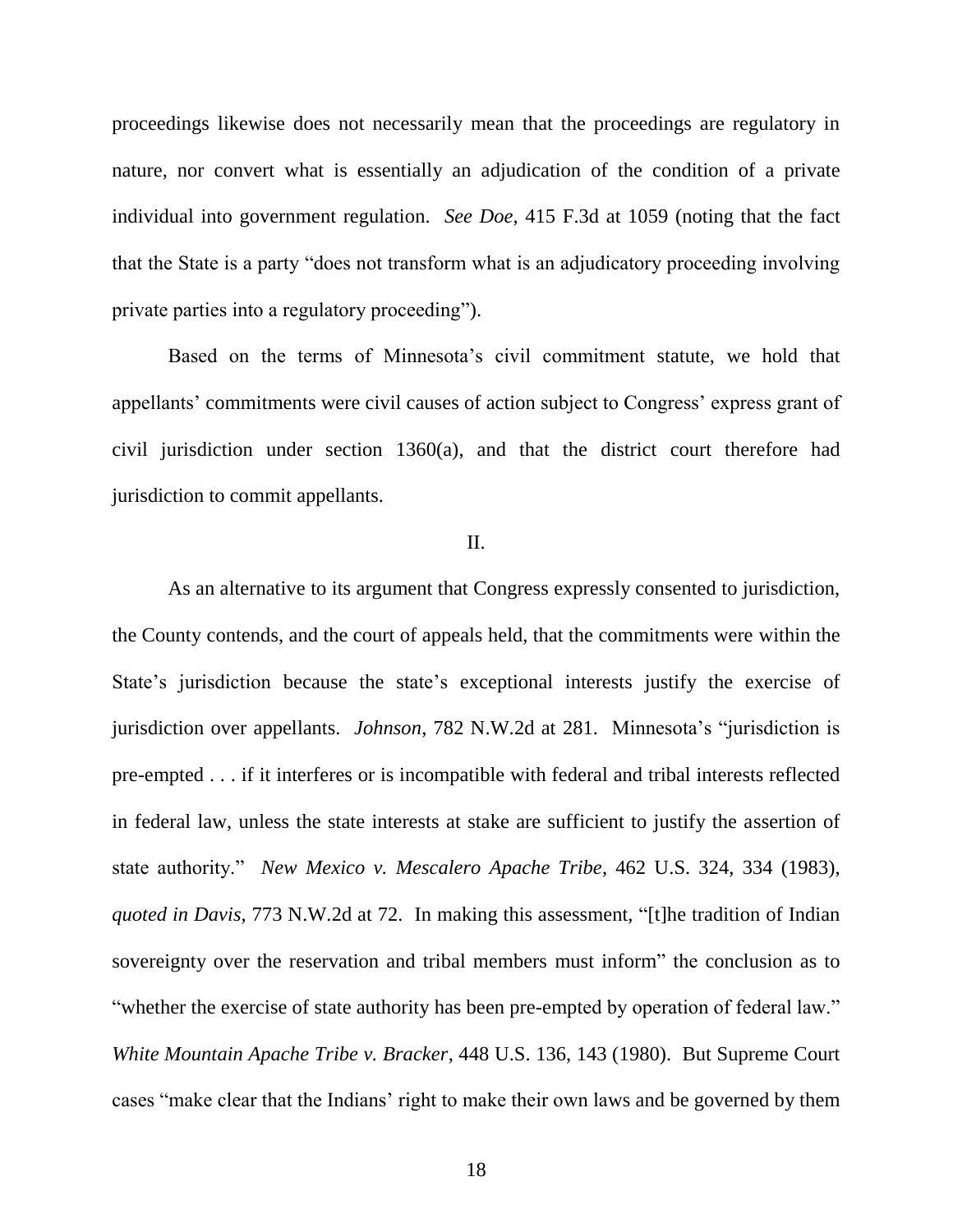does not exclude all state regulatory authority on the reservation. State sovereignty does not end at a reservation's border." *Nevada v. Hicks*, 533 U.S. 353, 361 (2001). Thus, in "exceptional circumstances," a State may "assert jurisdiction over the on-reservation activities of tribal members." *Cabazon*, 480 U.S. at 215 (quoting *Mescalero*, 462 U.S. at 331-32) (internal quotation marks omitted). The question of whether "exceptional circumstances" allow State jurisdiction requires us to " 'weigh the competing interests at stake' within the 'specific factual context' presented." *Davis*, 773 N.W.2d at 72 (quoting *R.M.H.*, 617 N.W.2d at 64).

Applying this test, we look first to the federal interest and analyze the impact appellants' commitments have on that federal interest. *Id*. The federal interest lies in "protecting a tribe's retained sovereignty over its members and its territory." *R.M.H.*, 617 N.W.2d at 64. As such, the federal goals of promoting "tribal self-government, selfsufficiency, and economic development are overriding." *Id.* (citing *Cabazon*, 480 U.S. at 216).

Appellants contend that the federal interest is compelling in this context because of the Indian Health Care Improvement Act, which provides for the health care of Indians. Pub. L. No. 94-437, 90 Stat. 1400 (1976) (codified as amended at 25 U.S.C. §§ 1601-83 (2006)). The enactment of the Act reflects a "major national goal of the United States" to "provide the resources, processes, and structure that will enable Indian tribes and tribal members to obtain the quantity and quality of health care services and opportunities that will eradicate the health disparities between Indians and the general population of the United States;" as well as to raise "the health status of Indians . . . to the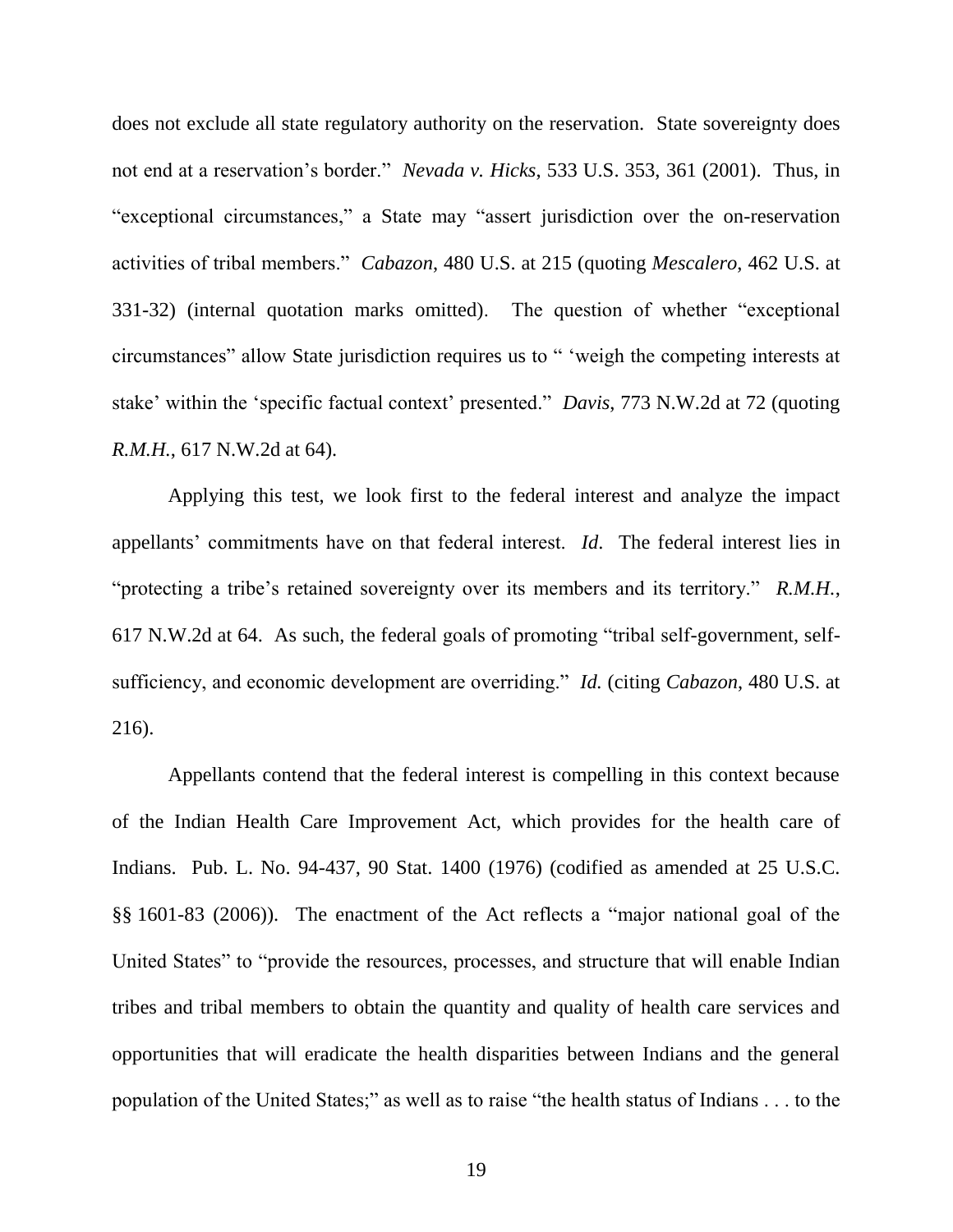highest possible level." 25 U.S.C.A. § 1601 (2)-(3) (West Supp. 2011). Congress acknowledged that providing for Indian health care is "consonant with and required by the Federal Government's historical and unique legal relationship with, and resulting responsibility to, the American Indian people." 25 U.S.C.A. § 1601. The Act specifically provides for behavioral healthcare for Indians. *See* 25 U.S.C. §§ 1665- 1665m. It requires the Indian Health Service to "provide a program of comprehensive behavioral health, prevention, treatment, and aftercare which . . . shall include . . . acute detoxification, psychiatric hospitalization, residential, and intensive outpatient treatment" for "members of Indian tribes." 25 U.S.C.A.  $\S$  1665c(a)(1)-(a)(2).

As noted by appellants, the district court in *White v. Califano* relied on the Indian Health Care Improvement Act as one basis to find that federal law preempted South Dakota's jurisdiction to commit a mentally ill tribal Indian residing on her reservation. 437 F. Supp. 543, 557-58 (D.S.D. 1977), *aff'd*, 581 F.2d 697 (8th Cir. 1978). Relying on the extensive federal statutory provisions for the health care of Indians, the court found that "Congress has unambiguously declared that the federal government has a legal responsibility to provide health care to Indians." *White*, 437 F. Supp. at 555. The court explained that "[t]his stems from the 'unique relationship' between Indians and the federal government, a relationship that is reflected in hundreds of cases and is further made obvious by the fact that one bulging volume of the U.S. Code pertains only to Indians." *Id*. The court also held that "applying the procedures of an involuntary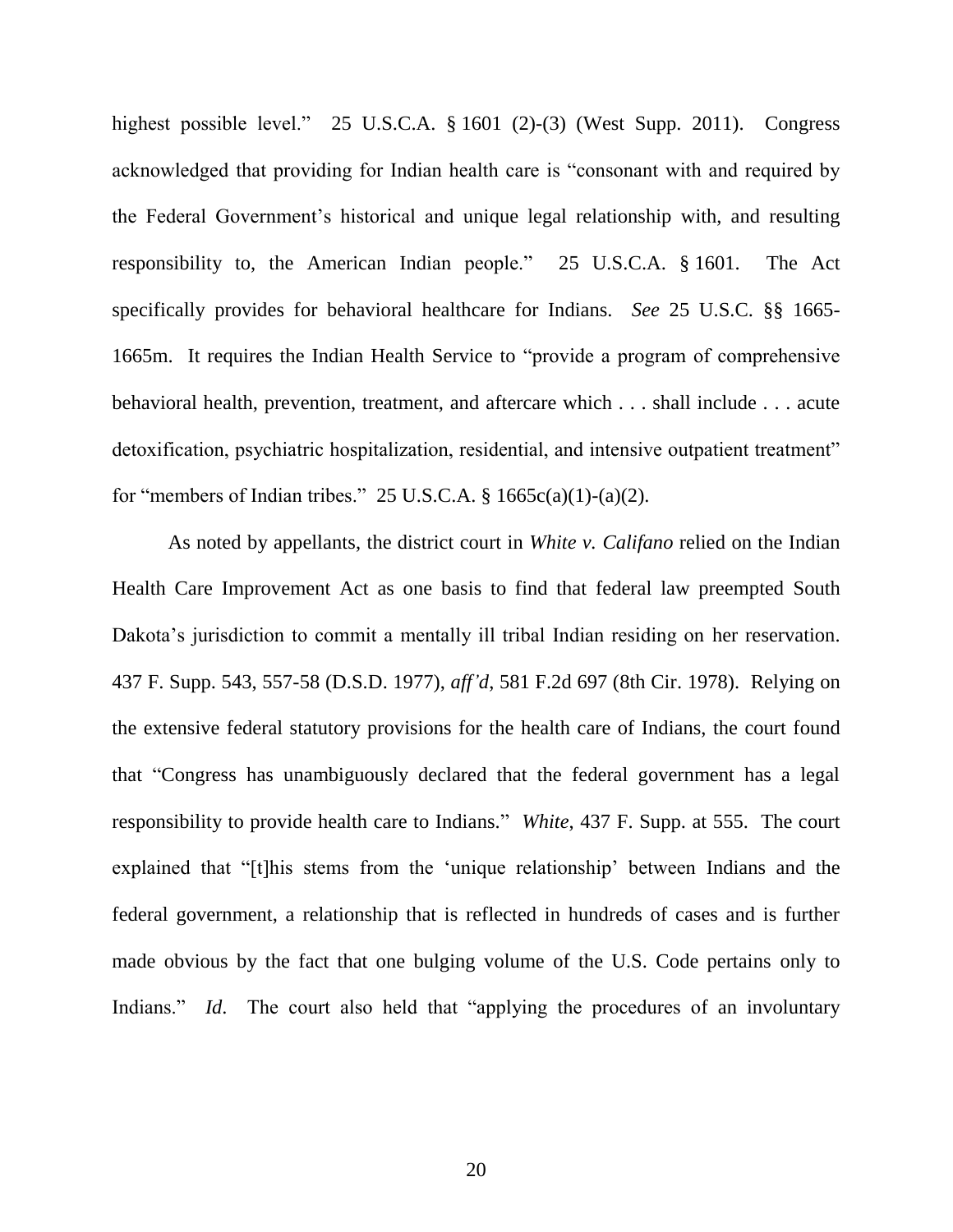commitment to an Indian person in Indian country would require severe intrusions into the tribe's vestigial sovereignty." *Id.* at 549.<sup>7</sup>

But the Indian Health Care Improvement Act contains no express statement of intent to preclude state jurisdiction over the civil commitment of sexually dangerous tribal members. Nor does the Act provide for the commitment of Indians as sexually dangerous persons.

Moreover, we believe that Congress has more directly expressed its intent for *states* to have primary responsibility for civil commitments of sexually dangerous persons. Even though Congress has provided for the civil commitment of *federal* prisoners, *see* 18 U.S.C. § 4248 (2006), the Supreme Court has acknowledged that the states " 'have traditionally exercised broad power to commit persons found to be mentally ill.' " *United States v. Comstock*, \_\_ U.S. \_\_, 130 S. Ct. 1949, 1962 (2010) (quoting *Jackson v. Indiana*, 406 U.S. 715, 736 (1972)). In fact, 18 U.S.C. § 4248, which is similar to Minnesota's civil commitment law, requires the federal government to "release the [sexually dangerous] person to the appropriate official of the State in which the person is domiciled or was tried if such State will assume responsibility for his custody, care, and treatment." *Id.* § 4248(d). Section 4248 also requires federal officials

 $\overline{a}$ 

<sup>7</sup> The facts of *White* make that case markedly different from this one in terms of the level of intrusion onto tribal sovereignty. Most significant is the fact that the tribal member in *White*, Florence Red Dog, was removed from her home on her reservation by a federal Indian Health Service Worker and involuntarily committed. 437 F. Supp. at 545. There were no factual findings that Red Dog ever left her home or engaged in any off-reservation conduct. *See id.* The conduct in *White* therefore implicates a much greater intrusion on sovereignty than the commitments in this case, where both off- and on-reservation conduct is concerned.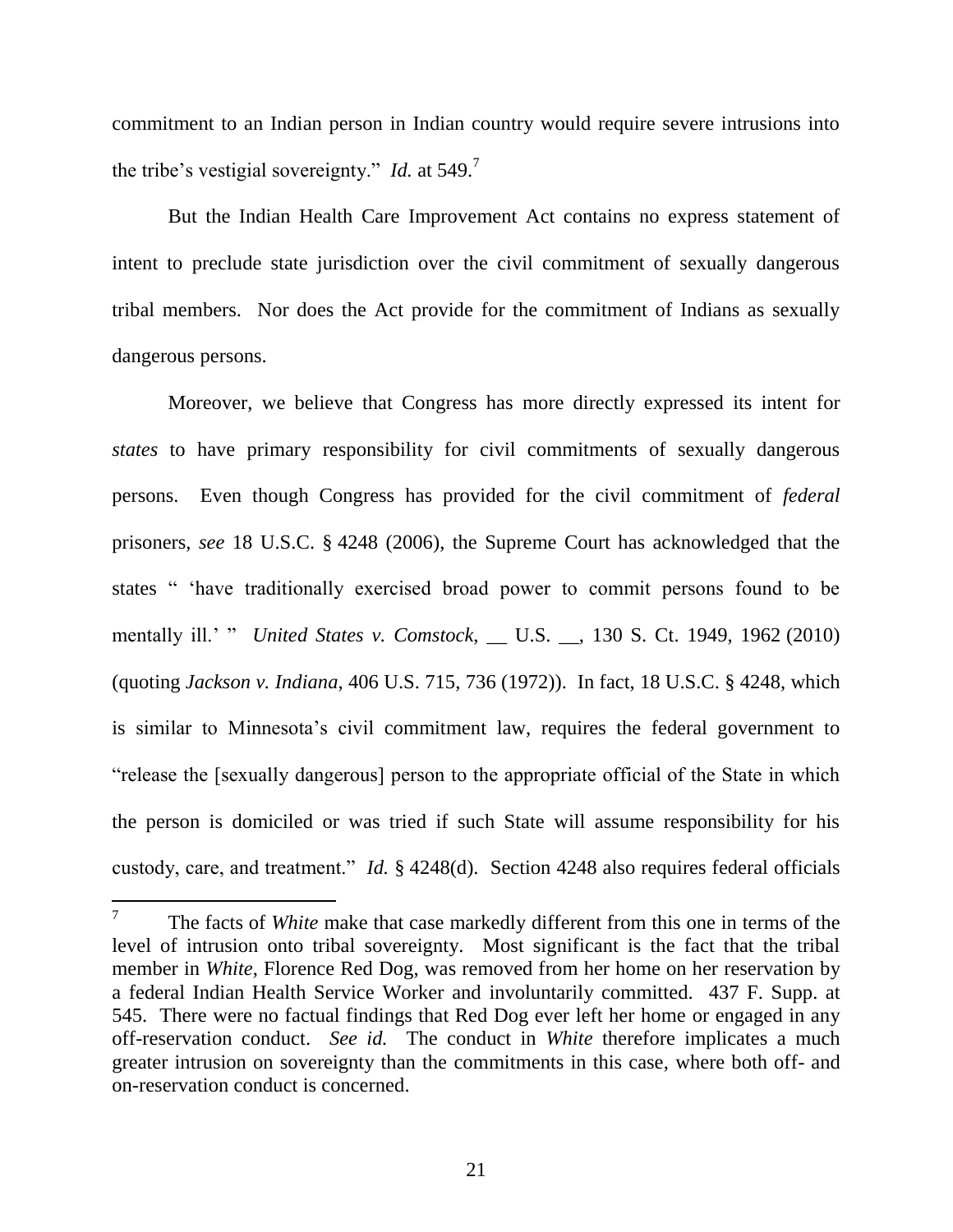to "make all reasonable efforts to cause such a State to assume such responsibility." *Id.* § 4248(d). Thus, "Congress intends the states rather than the federal government to have primary responsibility for the civil commitment of sexually dangerous individuals." *United States v. Tom*, 565 F.3d 497, 508 (8th Cir. 2009). We therefore conclude that "there is no federal regulatory scheme so pervasive as to preclude state jurisdiction," in the context of the civil commitment of sexually dangerous persons, even when those persons are Indians. *R.M.H.*, 617 N.W.2d at 65.

Appellants contend, however, that their commitments unduly infringe upon the federal goal of promoting tribal self-governance. The Supreme Court "has emphasized that 'there is a significant geographical component to tribal sovereignty' and has 'consistently guarded the authority of Indian governments over their reservations.' " *Id.* at 64 (quoting *Bracker*, 448 U.S. at 151). Supreme Court precedent also suggests that "tribal interest in self-governance is limited to relations between a tribe and its own members, not all Indians generally." *Id.* (citing *Duro v. Reina*, 495 U.S. 676, 695 (1990); *Washington v. Confederated Tribes of the Colville Indian Reservation*, 447 U.S. 134, 160-61 (1980); *Oliphant v. Suquamish Indian Tribe*, 435 U.S. 191, 211 (1978)). This is because "activities conducted outside the reservation present different considerations" than on-reservation activities, and diminish Congress' interest in tribal sovereignty. *Jones*, 411 U.S. at 148-49; *see also Davis*, 773 N.W.2d at 74 (finding a diminished federal interest when an Indian engaged in conduct on a reservation of a *band* of which he was not a member); *R.M.H.*, 617 N.W.2d at 64-65 (finding a diminished federal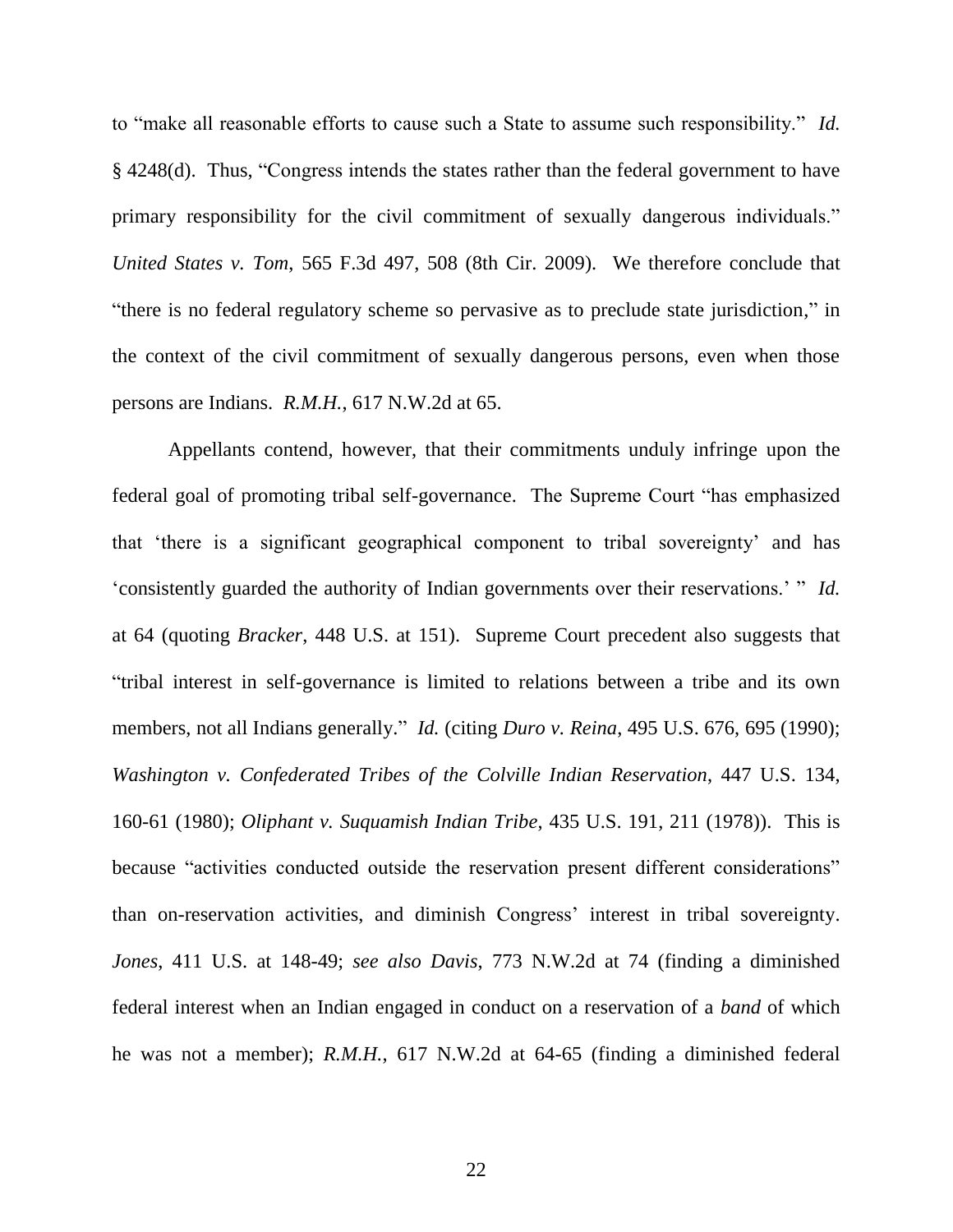interest when an Indian engaged in conduct on a reservation of a *tribe* of which he was not a member).

This case involves both on- and off-reservation conduct. The parties agree that appellants' harmful sexual conduct and the other acts that comprised the district courts' findings supporting appellants' commitments occurred both on and off the reservations of the tribes in which appellants were members. Because some of appellants' conduct occurred off the reservations of which appellants were members, both our own and Supreme Court precedent confirm that the federal interest is decreased. *See Mescalero*, 411 U.S. at 148-49; *Davis*, 773 N.W.2d at 74; *R.M.H.*, 617 N.W.2d at 64-65.

Removing members from their reservations to commit them undoubtedly affects those tribes.<sup>8</sup> But appellants have not demonstrated in this case that the commitment of tribal members in off-reservation state facilities, based at least in part on their offreservation conduct, necessarily undermines tribal sovereignty. Appellants do not present any specific argument addressing this factor, do not demonstrate that the Leech Lake and Bois Forte Bands have a tradition of sovereignty in this area of law, and do not show that either the Leech Lake or Bois Forte Bands have laws or facilities to provide treatment for sexually dangerous persons. Thus, appellants have not demonstrated that commitments of tribal members in this context "threaten[ ] the federal interest in encouraging tribal

<sup>8</sup> This concern is mitigated in Johnson's case because the record does not reflect that he ever lived on the Bois Forte reservation, the reservation of the band of which he is a member.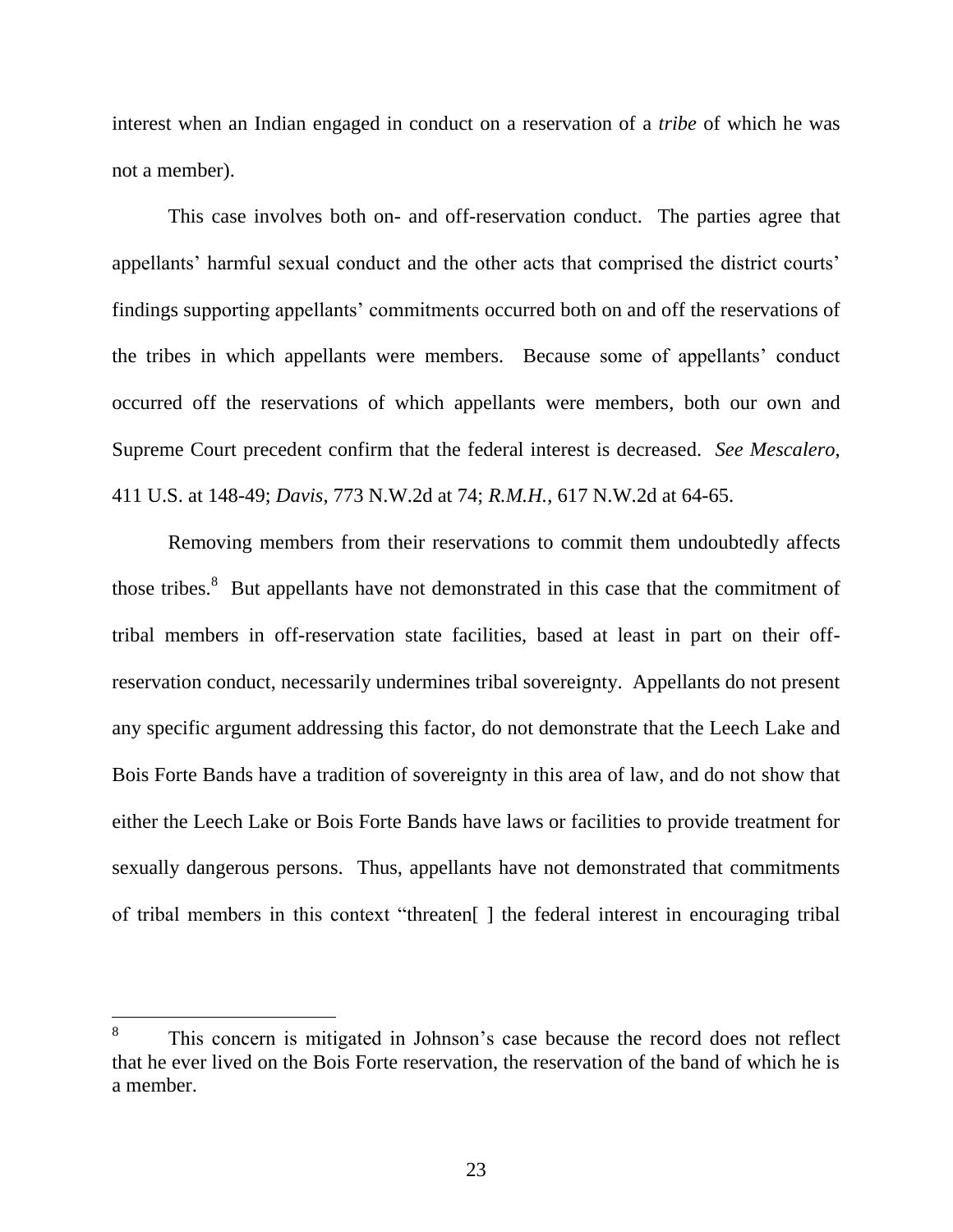self-government" to a degree that would preclude state court jurisdiction. *R.M.H.*, 617 N.W.2d at 64.

In assessing the impact on the federal interests, we must also determine "whether state jurisdiction threatens the economic development and self-sufficiency" of the Leech Lake and Bois Forte Bands. *Id.* at 65. The County argues that appellants' commitments actually encourage tribal self-sufficiency and economic development because the Bois Forte and Leech Lake Bands "benefit from the state assuming the costs of housing and rehabilitating its sexually dangerous members." Appellants make no specific argument concerning the impact of the civil commitment laws on tribal economic development and self-sufficiency and we discern no such impact from the record here. Finally, we note that the Leech Lake and Bois Forte Bands have expressed no opinion to this court on whether appellants' commitments undermine their sovereignty, self-governance, or economic self-sufficiency.

After analyzing the impact of the regulation on the federal interests, we examine the State interests served through enforcement of the statute at issue. *See R.M.H.*, 617 N.W.2d at 65. The State of Minnesota's interest in enforcing chapter 253B is significant. We have said in other contexts that Minnesota's interest in enacting civil commitment laws lies "in both protecting the public from sexual violence and rehabilitating the mentally ill." *Linehan IV*, 594 N.W.2d at 872. These state interests are "compelling." *Id.*; *cf. Davis*, 773 N.W.2d at 72 (concluding that the state has a "strong interest" in ensuring traffic safety); *Jones*, 729 N.W.2d at 14-15 (Anderson, G. Barry, J., concurring) (noting with respect to sex offender registration "it seems clear that if the state can ever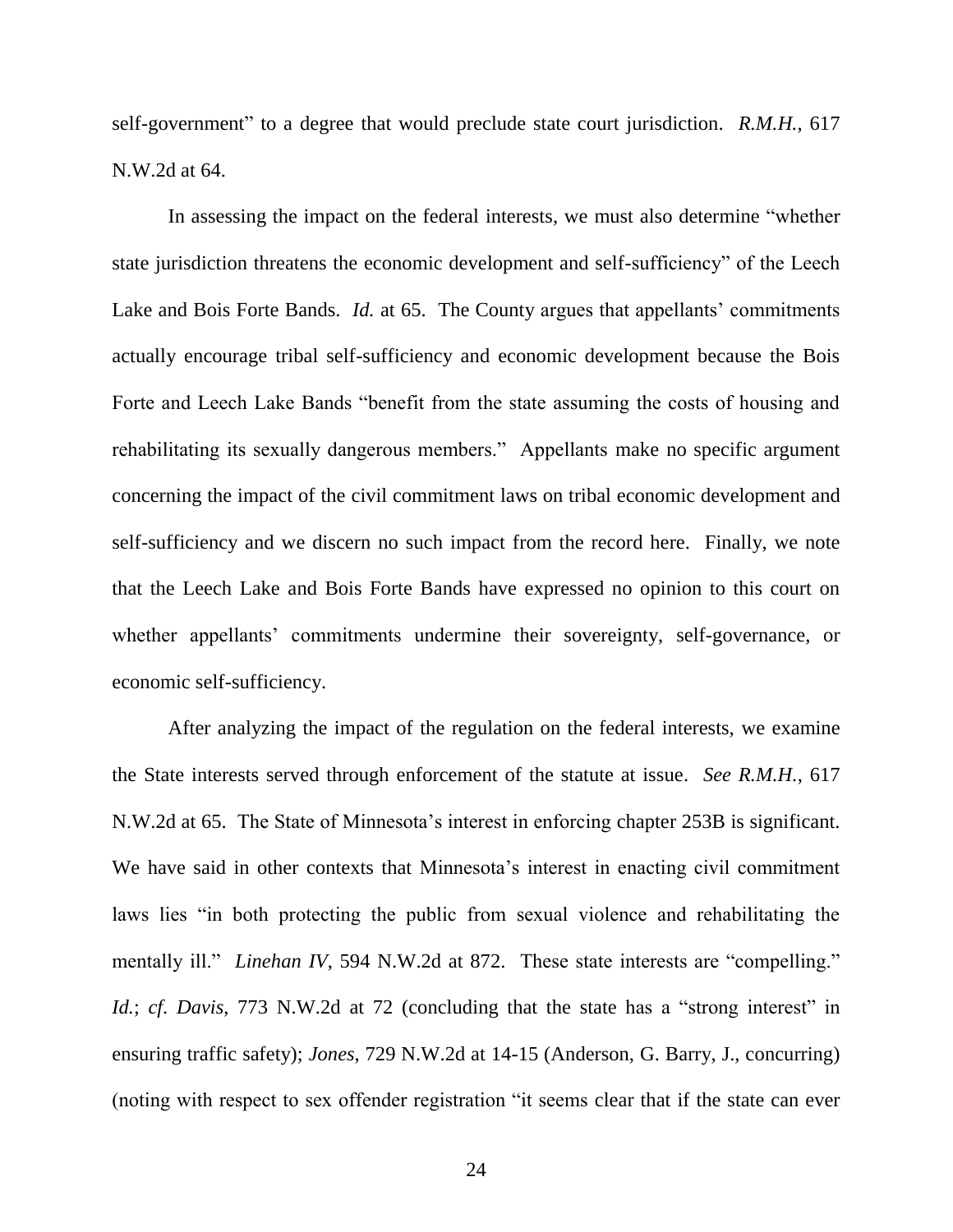reach the on-reservation conduct of tribal members . . . it can do so here"); *Bendorf v. Comm'r of Pub. Safety*, 727 N.W.2d 410, 416-17 (Minn. 2007) (holding that the "state has a compelling interest" in protecting "the citizens of Minnesota" from those who "pose a severe threat to the[ir] health and safety" (citation omitted) (internal quotation marks omitted)); *In re Blodgett*, 510 N.W.2d 910, 924 (Minn. 1994) (finding that the State has a "compelling interest in protecting the public from violent sexual assaults"); *State v. Hershberger*, 462 N.W.2d 393, 399 (Minn. 1990) (finding that the strength of the State's interests in protecting the public "cannot be disputed"). These interests are directly served through the civil commitment statute because, under Minn. Stat. § 253B.02, subd. 18c(3), the determination as a "sexually dangerous person" specifically requires findings that the person is likely to reoffend and harm the public.

When we "weigh the competing interests at stake," *R.M.H.*, 617 N.W.2d at 64, we agree with the court of appeals that the balance tips in favor of the enforcement in state court of chapter 253B under the circumstances present here. *See Johnson*, 782 N.W.2d at 281. Specifically, in light of the exceptionally strong State interests presented, the fact that Congress has not pervasively regulated this area of the law, and the minimal intrusion on tribal sovereignty, we conclude that Minnesota's enforcement of chapter

<sup>9</sup> In his concurrence, Justice Page cites a recent report from the Office of the Legislative Auditor and he contends that in light of that report, "it is disingenuous to claim that the State has a strong interest in rehabilitating sexually dangerous persons." But the fact that the State may not have accomplished its objective of rehabilitating sexually dangerous persons does not negate the legitimacy of the State's interest in doing so.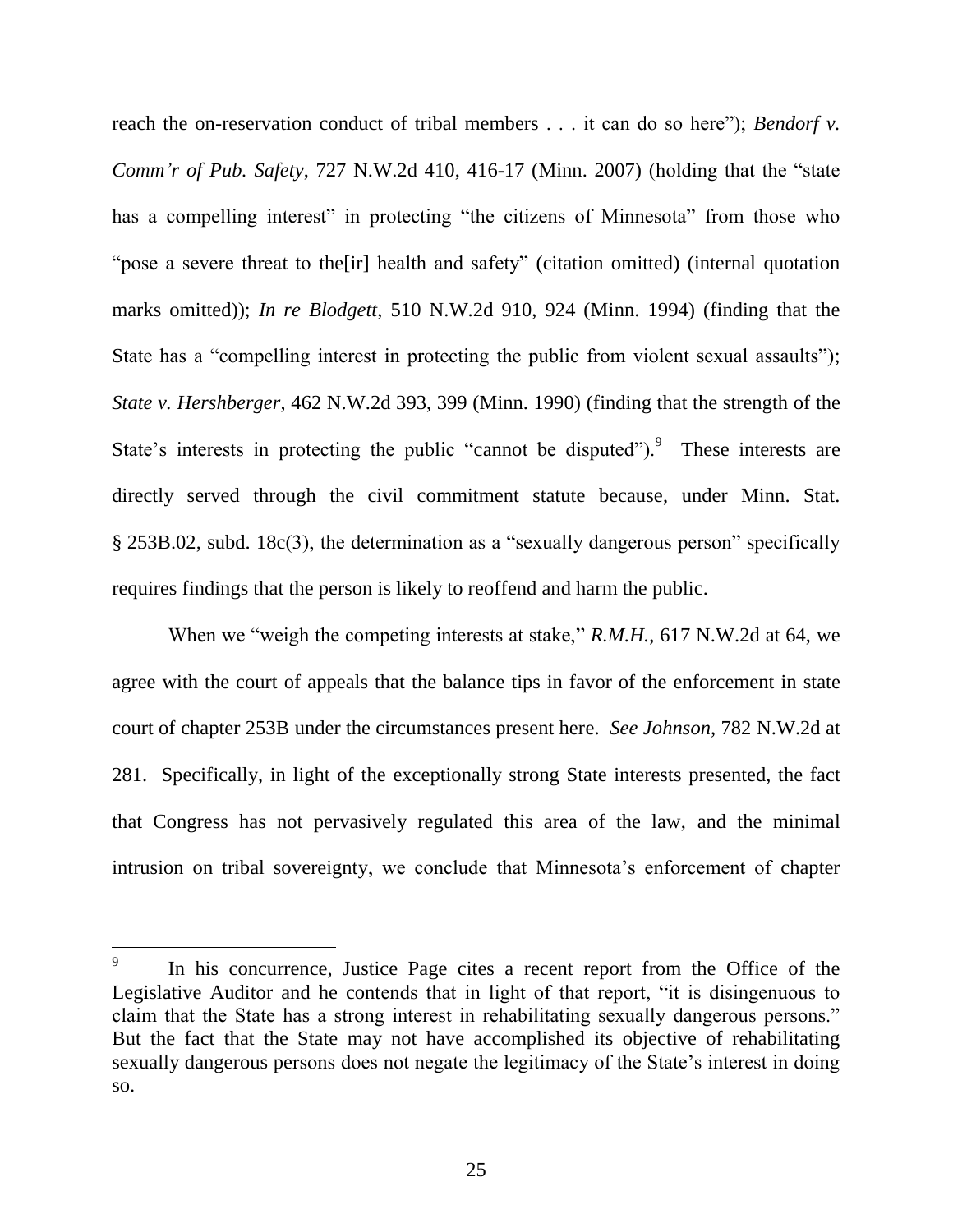253B is not preempted. We therefore hold that the state has jurisdiction to civilly commit appellants.

Affirmed.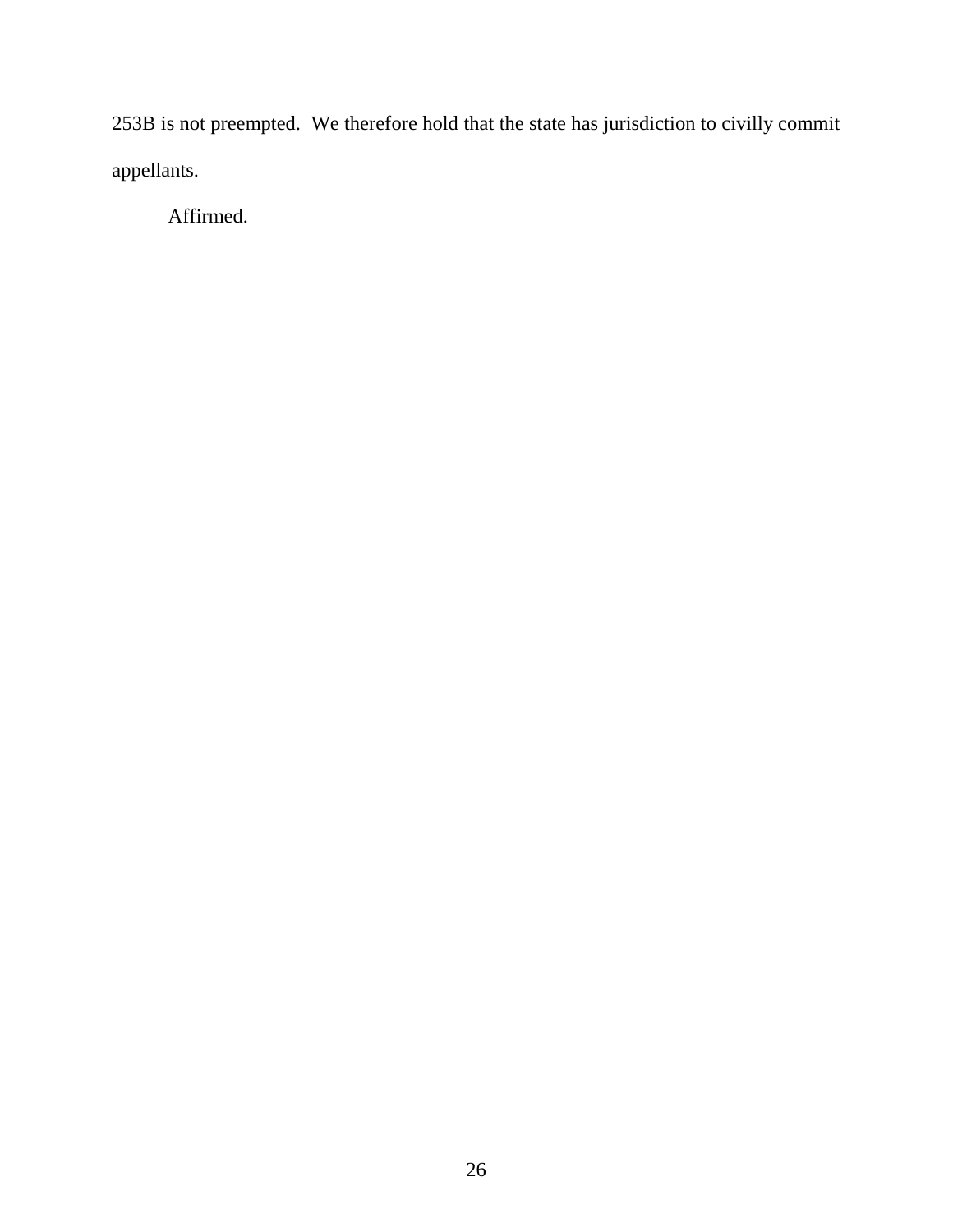#### C O N C U R R E N C E

PAGE, Justice (concurring).

I join Justice Meyer's concurrence. I write separately because although I agree with the court that the State's interests justify jurisdiction even without an express grant from Congress, I disagree with the court's reliance on "rehabilitating the mentally ill," *In re Linehan* (*Linehan IV*), 594 N.W.2d 867, 872 (Minn. 1999), as an "exceptionally strong state interest" justifying the exercise of jurisdiction here, *see California v. Cabazon Band of Mission Indians*, 480 U.S. 202, 215 (1987).

In light of the recent report released by the Office of the Legislative Auditor (OLA), it is disingenuous to claim that the State has a strong interest in rehabilitating sexually dangerous persons. *See* Office of the Legislative Auditor, State of Minnesota, *Evaluation Report: Civil Commitment of Sex Offenders*  $(2011)$ .<sup>1</sup> In fact, the OLA found that the Minnesota Sex Offender Program (MSOP) "is at the low end of the range of treatment hours considered to be best practices for sex offender civil commitment programs," has "generally delivered less treatment than civil commitment programs in other states," and should "provide more treatment hours." *Id.* at 64-65. The report warns, "Civilly committed sex offenders retain certain civil rights, including the right to treatment. Without an adequate treatment program, Minnesota could face a legal

<sup>1</sup> Available at http://www.auditor.leg.state.mn.us/ped/pedrep/ccso.pdf (last visited May 25, 2011).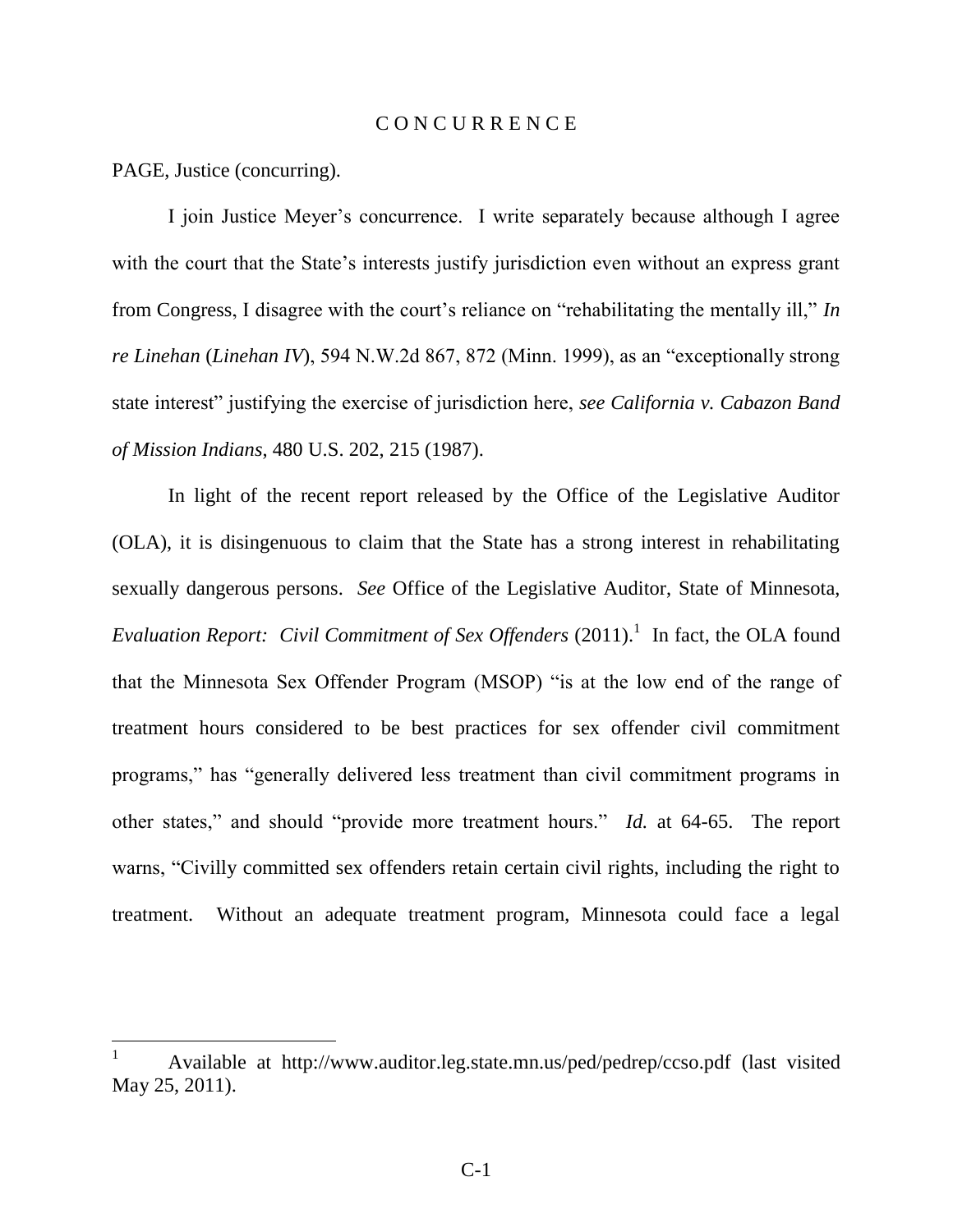challenge." *Id.* at x. The State's disinterest in rehabilitation is reinforced by the fact that "no sex offender has ever been discharged from MSOP." *Id.* at 19.<sup>2</sup>

I agree that we have jurisdiction to commit appellants but, in light of the OLA's findings, I cannot agree that Minnesota views the rehabilitation of sexually dangerous persons as an "exceptionally strong interest." As a result, we should not rely on this as a basis for jurisdiction.<sup>3</sup>

 $\overline{2}$ <sup>2</sup> One offender was conditionally released. According to the OLA report, "[t]hat individual was returned to MSOP due to technical violations of his release conditions. He subsequently died while at an MSOP facility." *Id.*

<sup>3</sup> I do not argue, as the court asserts, that the State's interest is minimized because it has not *accomplished* its objective. Rather, the OLA's report suggests, and I conclude, that the State's interest is minimized because the State's actions indicate that the State is not *interested* in rehabilitation.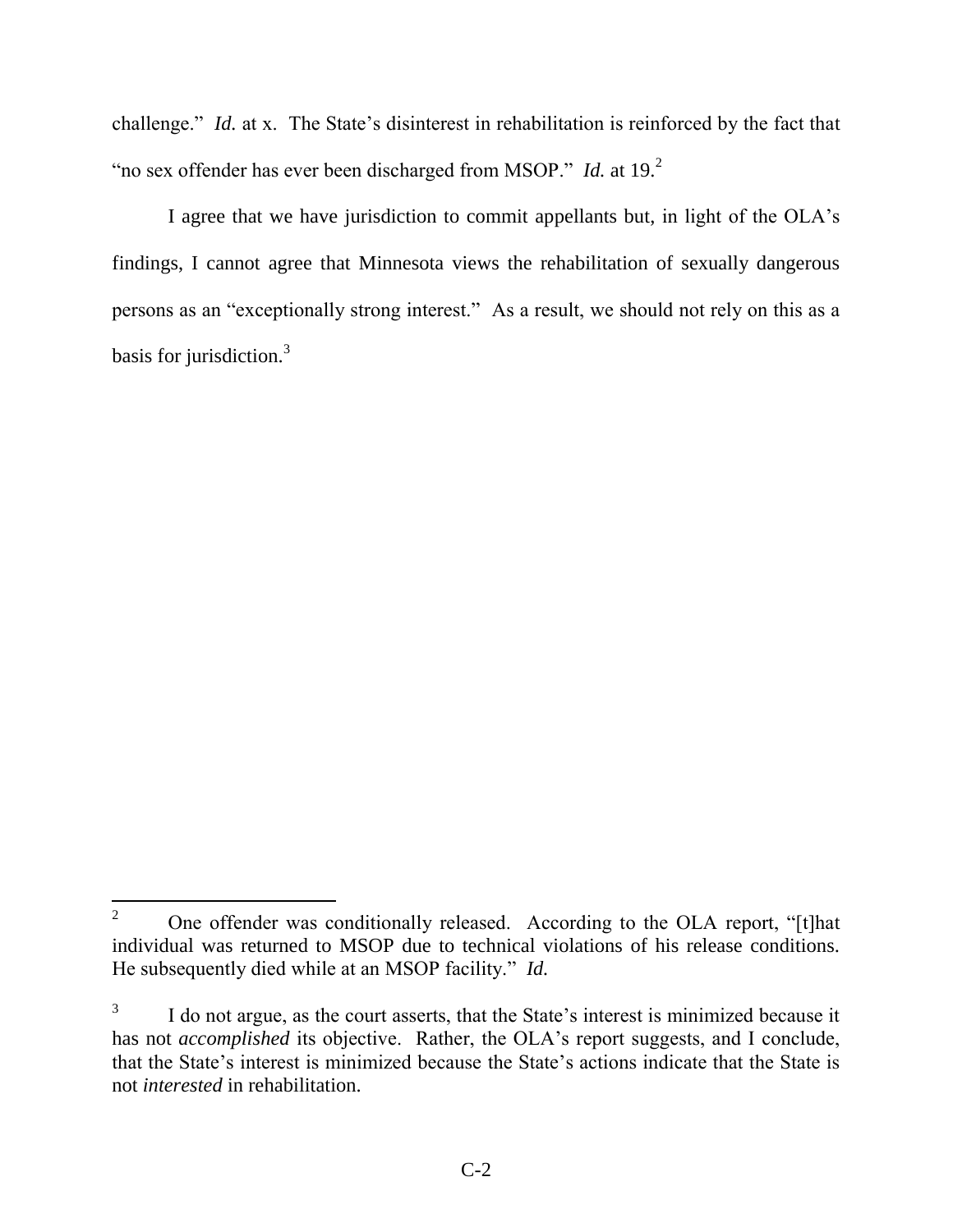#### C O N C U R R E N C E

MEYER, Justice (concurring).

I concur in the decision of the court under Part II and would hold that the State has jurisdiction to civilly commit appellants. I write separately because I do not agree with the majority's analysis under Part I and would not base our decision on jurisdiction under 28 U.S.C. § 1360(a) (2006).

Public Law 280 expressly confers upon Minnesota "jurisdiction over civil causes of action between Indians or to which Indians are parties . . . to the same extent that such State has jurisdiction over other civil causes of action," and provides that "those civil laws of such State that are of general application to private persons or private property shall have the same force and effect within such Indian country as they have elsewhere within the State." 28 U.S.C. § 1360(a). In *Bryan v. Itasca County*, the Supreme Court found that "the primary intent of [section 1360(a)] was to grant jurisdiction over private civil litigation involving reservation Indians in state court." 426 U.S. 373, 385 (1976). The Court indicated that section 1360(a) "seems to have been primarily intended to redress the lack of adequate Indian forums for resolving private legal disputes between reservation Indians." *Bryan*, 426 U.S. at 383.

Unfortunately, the Court "has not had much to say about how to determine whether a law seeks to adjudicate private rights, and thus falls within the bounds of [section 1360(a)], or is a regulatory scheme." *Burgess v. Watters*, 467 F.3d 676, 686 (7th Cir. 2006). However, *Bryan* did hint in a footnote at which laws are subject to Public Law 280's express grant of civil authority. Quoting a law review article, the Court stated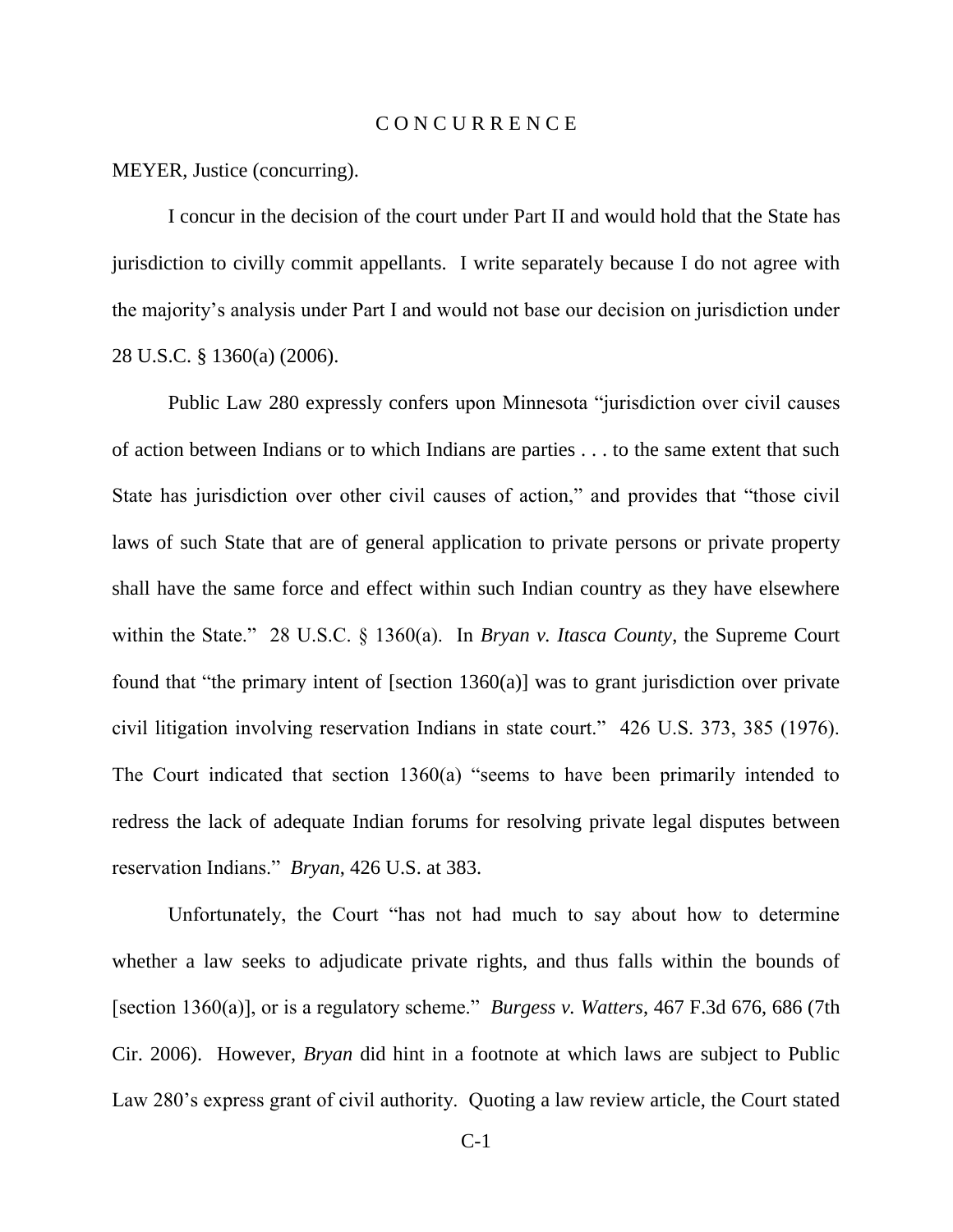that " 'Congress intended 'civil laws' to mean those laws which have to do with private rights and *status*.' " *Bryan*, 426 U.S. at 384-85 n.10 (emphasis added) (quoting Daniel H. Israel and Thomas L. Smithson, *Indian Taxation, Trial Sovereignty and Economic Development*, 49 N.D. L. Rev. 267, 296 (1973) (internal quotation marks omitted)). Therefore, " 'civil laws . . . of general application to private persons or private property' would include the laws of contract, tort, marriage, divorce, insanity, descent, etc." *Bryan*, 426 U.S. at 384-85 n.10 (citation omitted). The Court indicated that such laws are civil adjudicatory and are subject to Public Law 280's express grant of jurisdiction. *See id.* (citation omitted).

Applying this analysis to Minnesota's commitment of sexually dangerous persons leads me to conclude that sexually dangerous person (SDP) commitment proceedings cannot be considered private causes of action to which an Indian is a party under section 1360(a) of Public Law 280. While, as the majority states, the commitment statute does not operate to regulate or proscribe behavior, the commitment provisions in our statute certainly provide for adjudicated proceedings. They also appear to constitute "an implementation of the state's sovereign responsibilities to protect its citizens from sexually dangerous persons and to treat and care for those persons." *In re Civil Commitment of Johnson*, 782 N.W.2d 274, 279-80 (Minn. App. 2010). As the court of appeals in this case reasoned, the State is "heavily involved in SDP commitment" and "involuntary civil commitment, which significantly deprives an individual of his or her liberty, is one of the most extreme forms of regulation conducted by the State." *Id*. Unlike civil commitments generally, where any person may petition for commitment,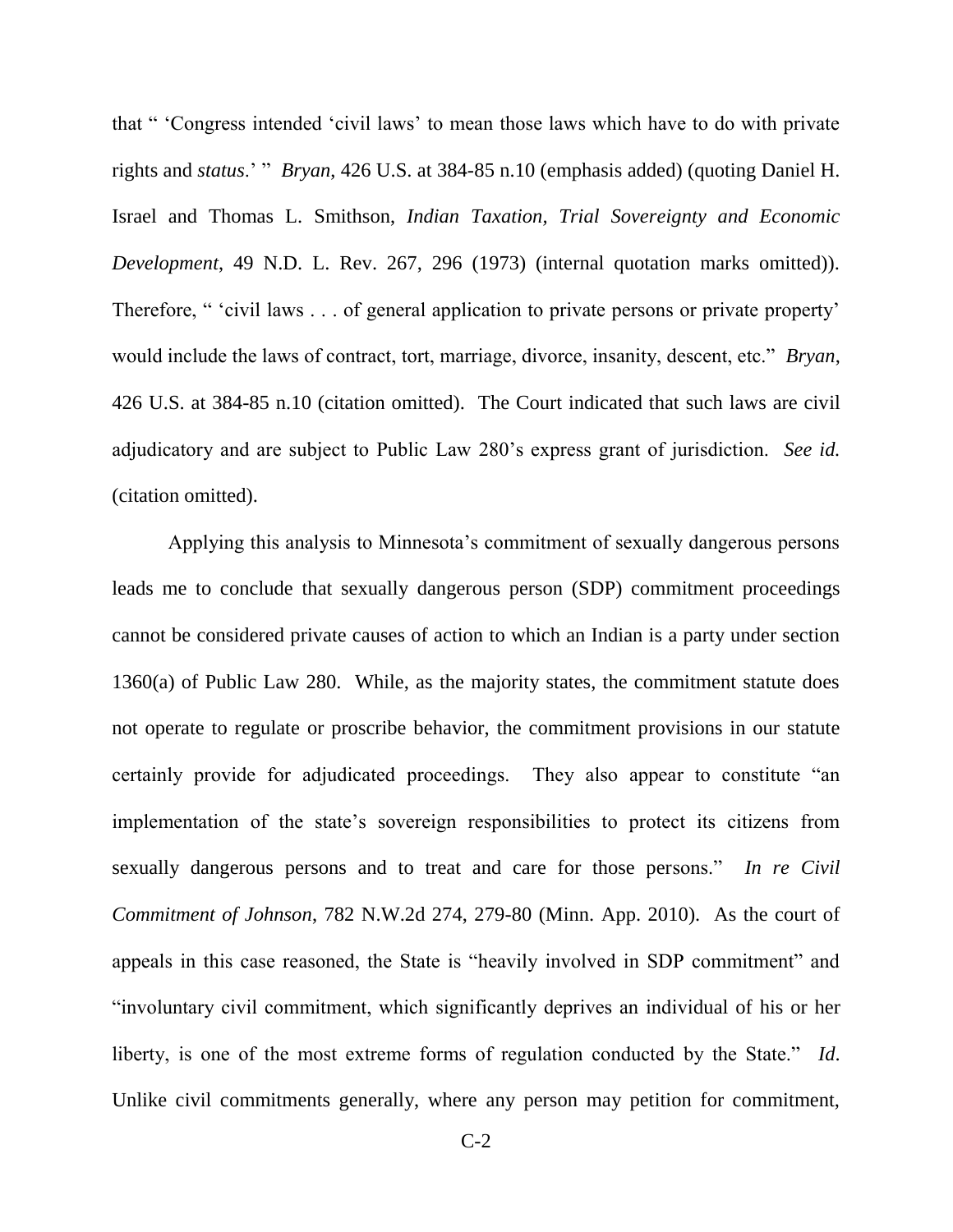SDP commitment proceedings may *only* be instituted by the county attorney. Minn. Stat. § 253B.185, subd. 1(b) (2010). Additionally, the rights of patients committed as sexually dangerous persons may be severely limited by the State. Minn. Stat. § 253B.185, subd. 7(b) (2010). Statutory rights that may be limited include personal privacy, private communications, retention and use of personal property, management of personal financial affairs, meeting with visitors, corresponding with others, and making telephone calls. *Id.* These rights are subject to greater limitation for a person committed as a SDP than for a person who is civilly committed.

Further, the Court in *California v. Cabazon Band of Mission Indians* determined that *Bryan* "interpreted [section 1360(a)] to grant States jurisdiction over *private* civil litigation involving reservation Indians in state court." *Cabazon*, 480 U.S. 202, 208 (1987) (emphasis added). Relying on *Cabazon*'s reference to "private" litigation, the Iowa Supreme Court has rejected the characterization of *state*-initiated child support recovery proceedings as civil/adjudicatory under Public Law 280 because the applicable "provisions reveal pervasive state control." *State ex rel. Dep't Human Servs. v. Whitebreast*, 409 N.W.2d 460, 463 (Iowa 1987). The Iowa Supreme Court agreed with the district court's statement that "[c]learly it is the state which initiated this action and the state which will benefit by payments to the state treasury. It is hard to imagine this case as a 'private civil cause of action involving Indians.' " *Id.* at 464 (alteration in original). Similarly, it is difficult to characterize these *state*-initiated actions, which are intended to benefit the public at large and not a private individual and which are